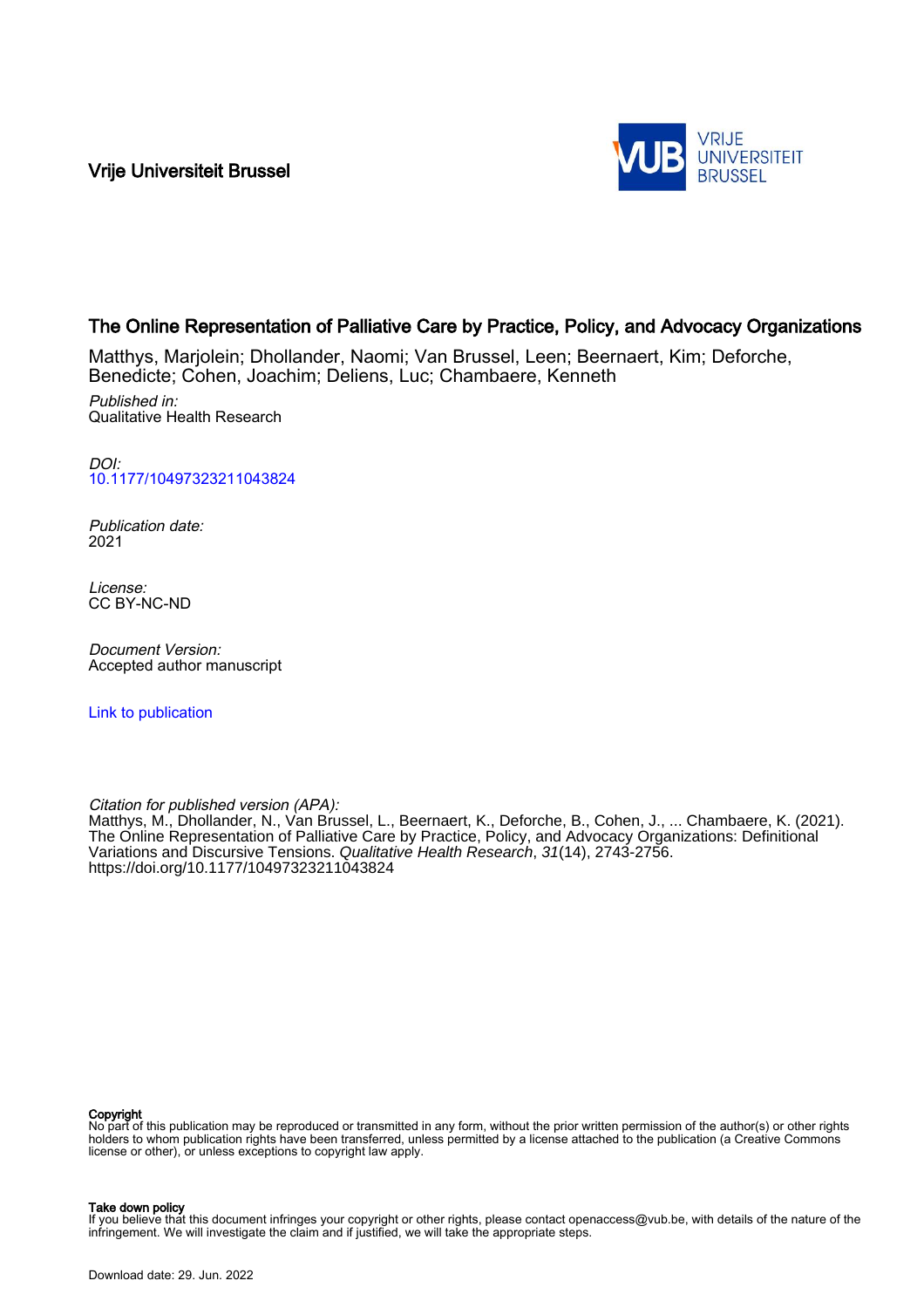# **The Online Representation of Palliative Care by Practice, Policy**

# **and Advocacy Organizations: Definitional Variations and**

# **Discursive Tensions**

# **Matthys Marjolein1,2, Dhollander Naomi1,3, Van Brussel Leen<sup>4</sup> , Beernaert Kim1,3 , Deforche Benedicte2,5, Cohen Joachim1,3, Deliens Luc1,2,3, Chambaere Kenneth1,2**

<sup>1</sup>End-of-Life Care Research Group, Vrije Universiteit Brussel & Ghent University, Laarbeeklaan 103, 1090 Brussels, Belgium & Corneel Heymanslaan 10 - 6K3, 9000 Ghent, Belgium.

<sup>2</sup>Ghent University, Department of Public Health and Primary Care, Corneel Heymanslaan 10 -6K3, 9000 Ghent, Belgium.

<sup>3</sup>Vrije Universiteit Brussel (VUB), Department of Medicine & Chronic Care, Laarbeeklaan 103, 1090 Brussels, Belgium.

<sup>4</sup>Brussels Discourse Theory Group, Vrije Universiteit Brussel, Pleinlaan 2, 1050 Brussels, Belgium.

<sup>5</sup>Movement and Nutrition for Health and Performance Research Group, Department of Movement and Sport Sciences, Faculty of Physical Education and Physical Therapy, Vrije Universiteit Brussel, Pleinlaan 2, 1050 Brussels, Belgium.

# **Corresponding author**:

Marjolein Matthys: Corneel Heymanslaan 10 - 6K3, 9000 Ghent, Belgium. E-mail address: [marjolein.matthys@ugent.be,](mailto:marjolein.matthys@ugent.be) telephone number: 0032/473265816.

**Keywords:** palliative care, discourse-theoretical analysis, online information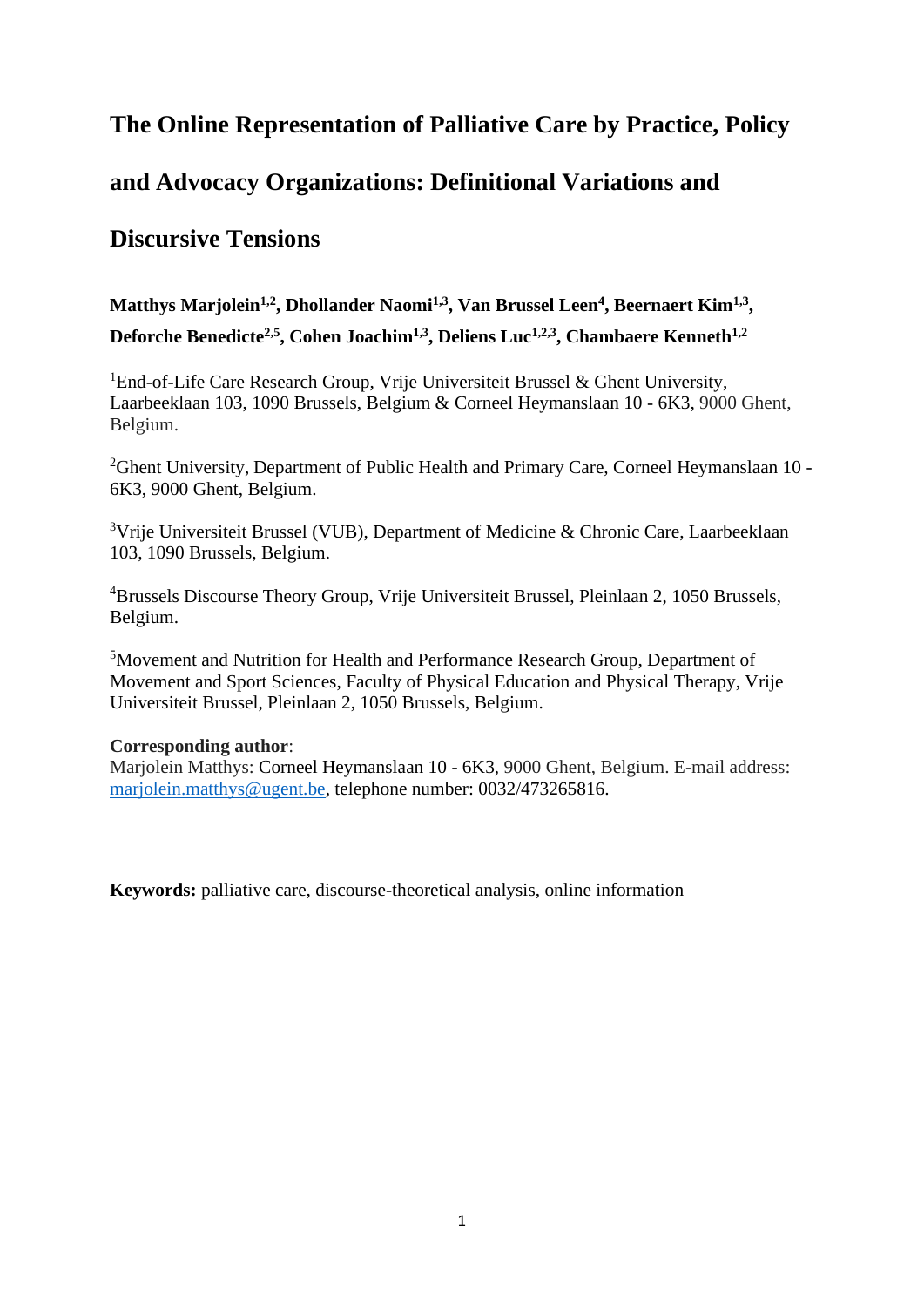# **ABSTRACT**

Negative beliefs and a lack of clarity surrounding the meaning of palliative care have been widely reported as obstacles to its uptake. Information available to the public possibly contributes to this. A descriptive and discourse-theoretical analysis was conducted of information spread online by palliative care policy, advocacy and practice organizations. Discrepancies were found in the way palliative care was defined in relation to curative, endof-life, terminal and supportive care. Beyond these definitional variations, meaning was generated through the representation of palliative care as a culture, connected to total care, compassion and openness. Tensions arose around the concepts of autonomy, a natural death and an emphasis on the quality of life away from death and dying. Overall, this study showed that the online information of palliative care is a potential source of confusion and might even contribute to its stigmatization. Insights are provided that may help improve clarity towards the public.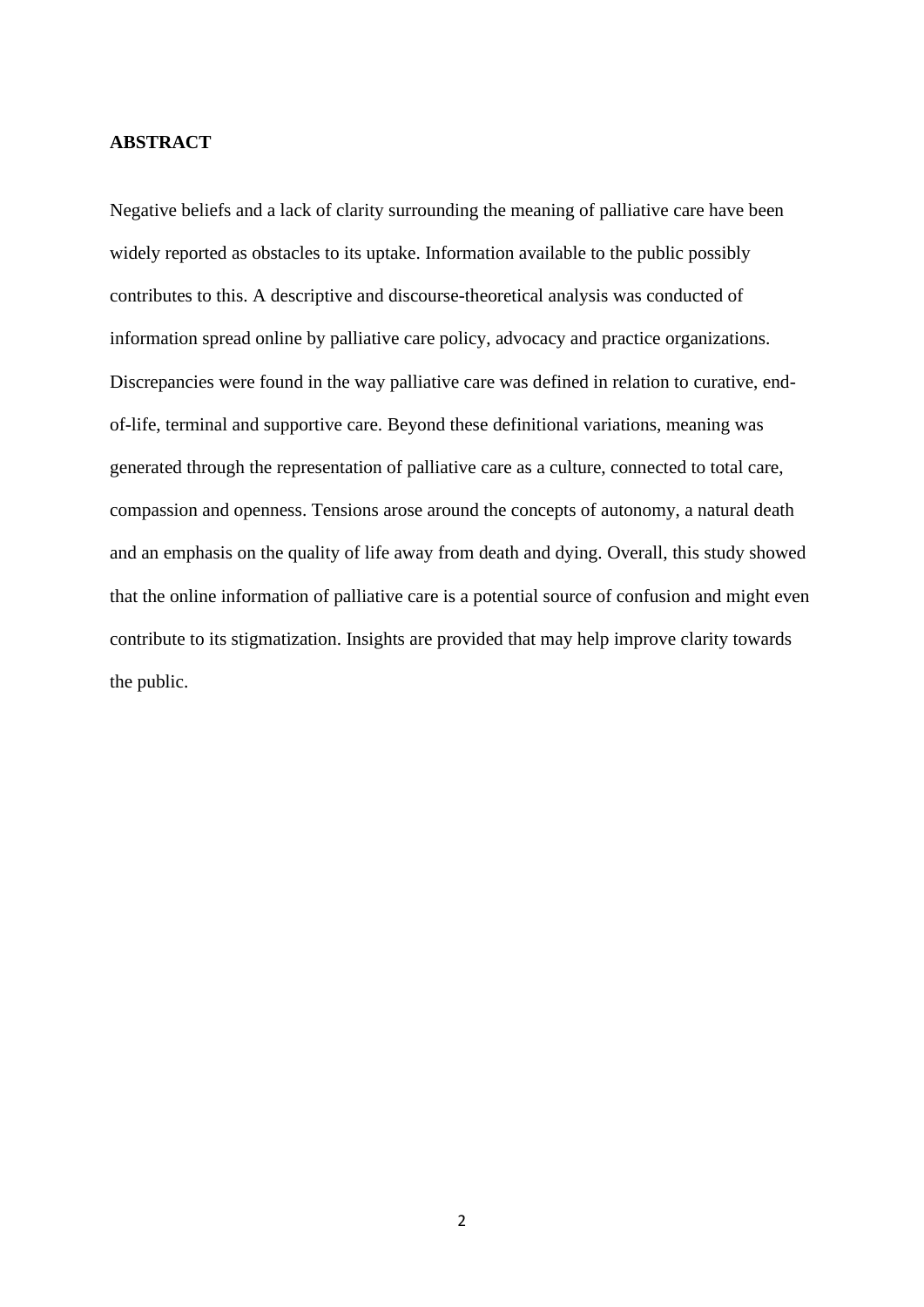# **1. Introduction**

Palliative care is most often defined as an approach to care that aims to improve the quality of life of patients with life-threatening illness and their families, throughout the entire illness trajectory and with a focus on physical, social, psychological and existential needs (Cohen et al., 2014). Related to changes in mortality patterns and the increase of chronic conditions and multimorbidity, the patient population of palliative care has widened and future palliative care needs within the population are estimated to rise significantly (Etkind et al., 2017; Gómez-Batiste et al., 2014; Morin et al., 216). Yet, multiple studies within various local contexts have shown that the awareness and knowledge of palliative care amongst the general public tends to be low and many misunderstandings persist (Benini et al., 2011; Huo et al., 2019; Shalev et al., 2018; Taber et al., 2019; Westerlund et al., 2018). Studies focusing on the views of health care practitioners, patients and their family caregivers have reported similarly worrying results. Particularly for the initiation of palliative care early in the illness trajectory, misperceptions and negative beliefs have been identified as a barrier (Collins et al., 2017; Gott et al., 2012) and this has led many to argue for the necessity of broad education on palliative care (Zimmermann et al., 2016).

However, to develop effective interventions such as public awareness campaigns, an understanding of the context in which public perceptions take shape is needed. A vital part of achieving this, is an examination of the information currently available to the general public. Information that is misleading, conflicting or confusing can, mediated through its effect on beliefs and perceptions, eventually have an impact on the access and use of palliative care, leading to unmet care needs and less than optimal levels of wellbeing and quality of life. Of particular interest is information disseminated online because of the increasingly important role the internet has as a public resource for (health) information (Champlin et al., 2016; Cotten & Gupta, 2004; Huisman et al., 2019). Research furthermore affirmed the internet as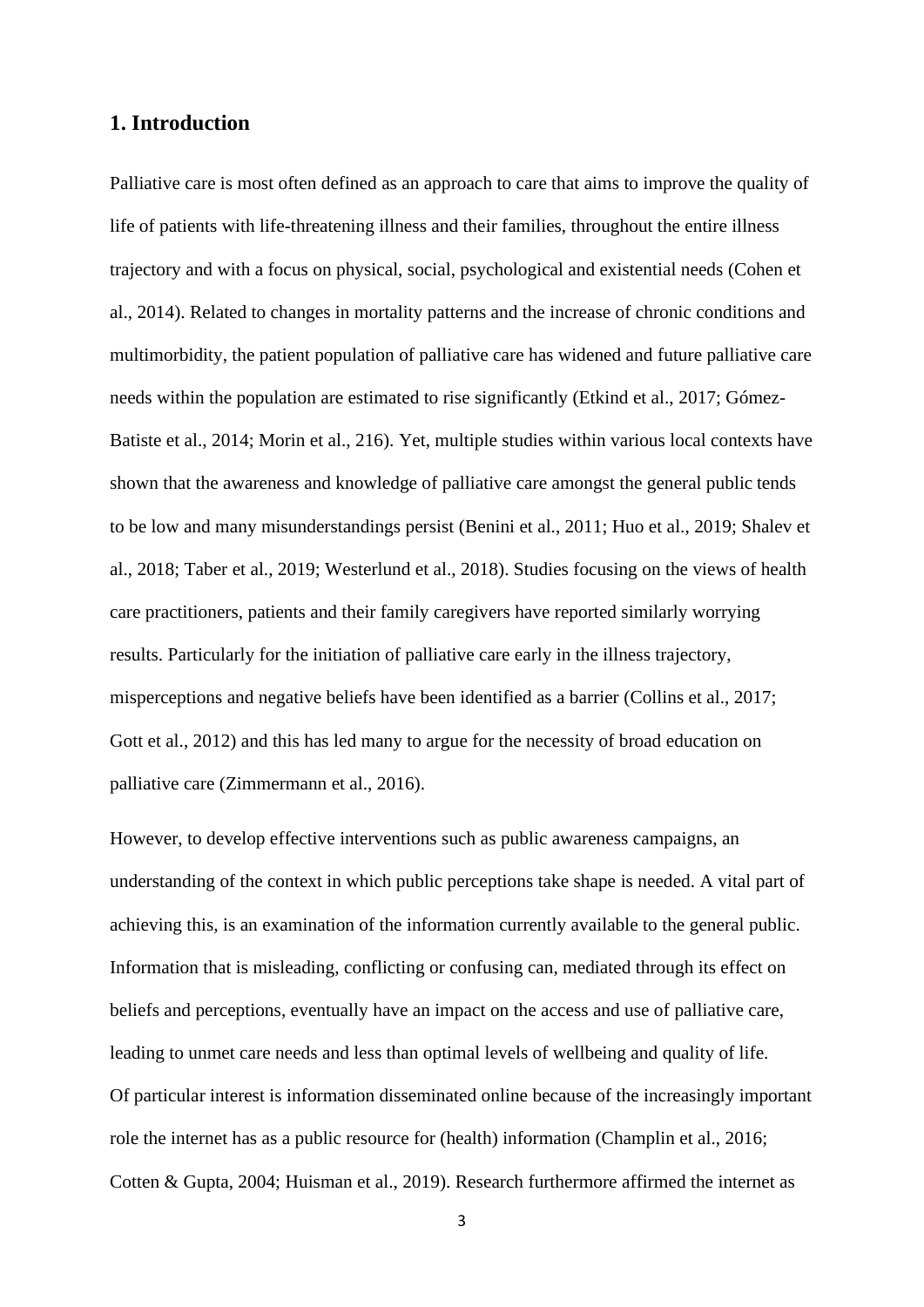an important source for people searching information on palliative care (Cheng & Hauser, 2019; Huo et al., 2019). Yet, we found relatively few studies with a focus on analyzing this online information and these furthermore all pointed out missed opportunities for organizations to adequately use the internet to disseminate information on palliative care. Some of the reported problems are reading levels that are too high making the information not accessible enough (Claudio et al., 2018), cancer center homepages that rarely even mention palliative care (Vater et al., 2018), a considerable variability in content coverage between palliative care information pages and the absence of information rated by palliative care professionals as important for consumers to know (Kozlov & Carpenter, 2015). A critical consideration to make however is that even if the content is consistent and rated to be of high quality by palliative care experts, this does not tell us anything about the wider systems-ofmeaning (discourses) present within the information and how these texts work to construct a certain image of palliative care, serious illness, the end of life, care and society for that matter. Gaining insight into the way meaning is constructed within these texts is a first step towards understanding the multiple ways in which audiences interpret them and this can provide an opportunity to be sensitive to these different systems-of-meaning when informing the public on palliative care.

To reach this deeper understanding, this study was designed to not only look at the online information of palliative care on a descriptive level, focusing on the congruence and discrepancies between the given definitions and descriptions of palliative care, but as well on a discourse-theoretical level, focusing on the way meaning is generated through the discursive organization of the texts. More specifically, we aim to identify the elements of congruence, ambivalence and tension within and between the representations of palliative care in publicly available online information spread by palliative care practice, policy and advocacy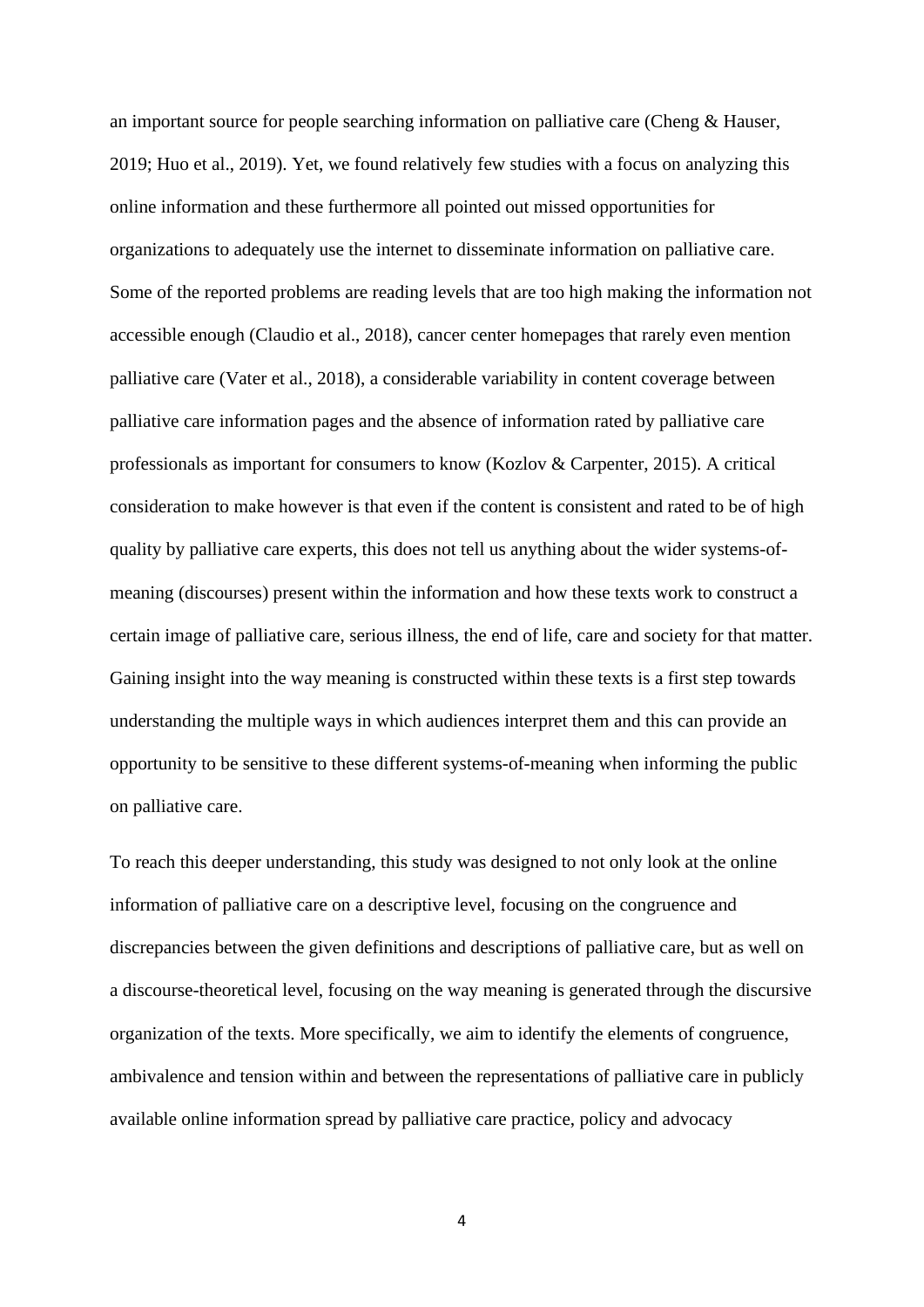organizations and to identify and interpret the discourses at play.

# **2. Methods**

We conducted a descriptive and discourse-theoretical analysis of the online information of palliative care disseminated by 56 diverse organizations in Flanders, Belgium. Data-collection and analysis took place from December 2019 to July 2020. The authors were not required to obtain ethical approval since all data is freely available in the public domain.

### *Theoretical framework*

We employed a poststructuralist approach to discourse analysis shaped by the theoretical writings of Foucault and Laclau and Mouffe, named discourse-theoretical analysis (Torfing, 1999). Poststructuralist approaches rest on the fundamental position that everything can be studied *as* text and that nothing exists or can be comprehended independent of texts (Dunn & Neumann, 2016, p. 39). Discourses can then be understood as "*systems of meaningproduction that fix meaning, however temporarily, and enable actors to make sense of the world and to act within it*" (Shepherd, 2008, p. 20). Importantly, discourses are never fully stable and essentially incomplete by nature (Foucault, 1972, p. 61). Meaning is always only partially fixated and subject to "*contingency at the level of discourse itself*" and at "*the interdiscursive level generated by struggles over meaning between different discourses*" (Van Brussel & Carpentier, 2017, p. 377). This quality of fluidity stands central in discoursetheoretical analysis and its theoretical framework as such provides the necessary tools to gain insight into the way meaning gets (re)produced and/or challenged within specific representational settings, in this case the online information of palliative care. In *box 1* four key theoretical concepts that will be used throughout this article, are briefly explained.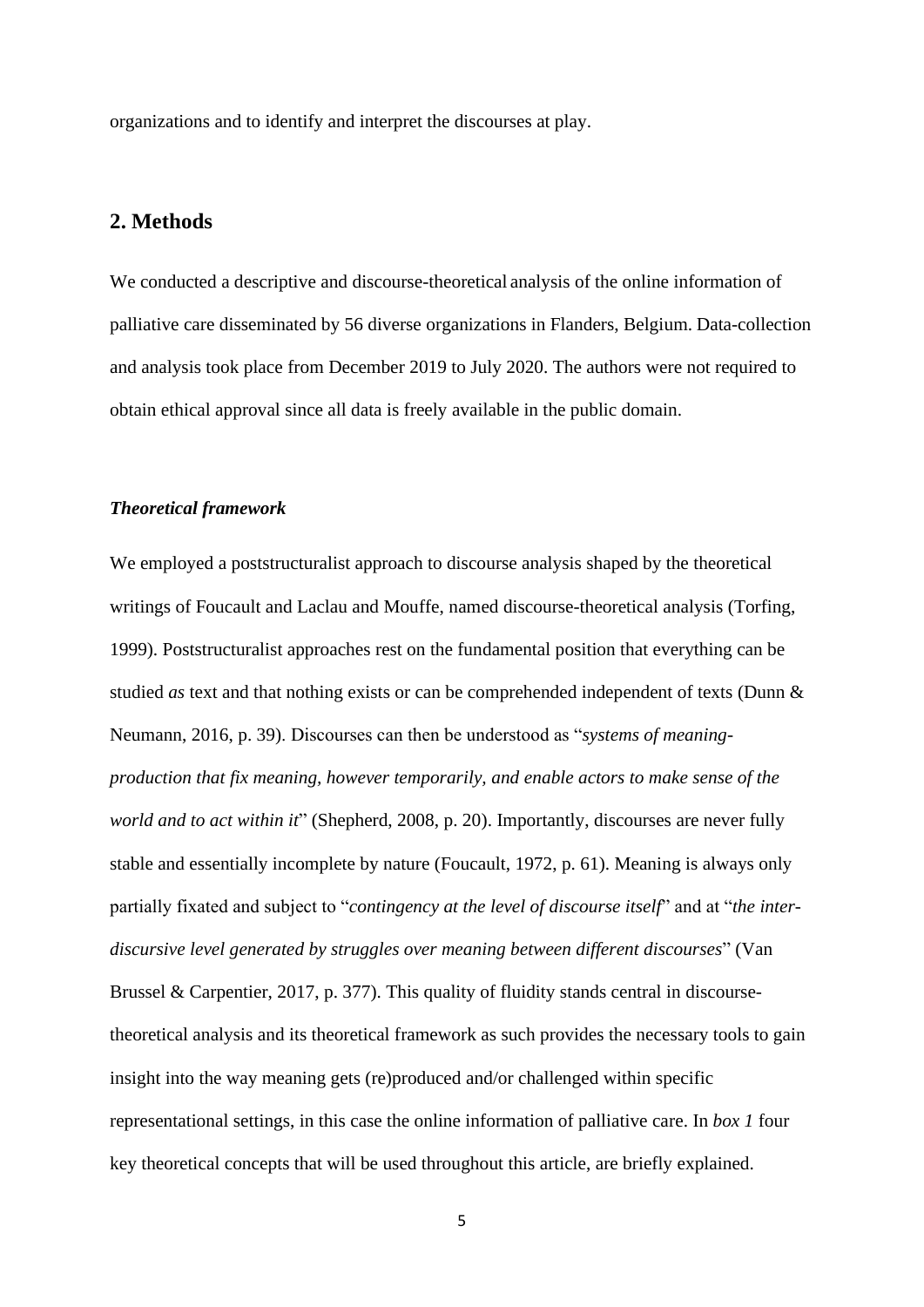#### *Box 1. Discourse-theoretical concepts*

**Nodal points:** nodal points are what Laclau and Mouffe call "*the privileged discursive points of partial fixation*" (Laclau & Mouffe, 1985, p. 99) and "*every discourse has one or several such nodal points, which together define how this discourse is organized and which meanings it articulates*" (Jacobs, 2019, p. 10).

**Articulation:** nodal points are constructed through the process of 'articulation', which is "*any practice establishing a relation among elements such that their identity is modified as a result of the articulatory practice*", and discourse is then "*the structured totality resulting from the articulatory practice*" (Laclau & Mouffe, 1985, p. 91).

**Floating signifiers:** signs that "*different discourses struggle to invest with meaning in their own particular way*" are called floating signifiers. Where nodal points refer to "*points of crystallization within a specific discourse*", floating signifiers refer to "*the ongoing struggle between different discourses to fix the meaning of important signs*" (Jørgensen & Phillips, 2012, p. 28). **Subject positions:** relates to "*the positioning of subjects within a discursive structure*" (Carpentier, 2010, p. 253) and is built on the ontological assumption that our individuality is socially constructed: "*one can only ever be what the various discourses make possible, and one's being shifts with the various discourses through which one is spoken into existence*" (Davies, 1991). Subject positions are to be understood relationally since "*what defines a particular subject is the relative relationships that are constructed between it and other subjects*" (Dunn & Neumann, 2016, p. 110).

## *Empirical material*

The data consists of publicly available texts on palliative care disseminated online by palliative care practice, advocacy and policy organizations active in Flanders, Belgium. These include organizations that can be divided into seven different sectors: 1) palliative care field organizations such as local palliative care networks, palliative care day centers and palliative care organizations directed at specific audiences; 2) professional health care organizations such as hospitals and nursing associations; 3) home support services; 4) elderly care facilities; 5) patient and informal care organizations; 6) civil society organizations such as health care funds, volunteer associations and associations for senior citizens and 7) governmental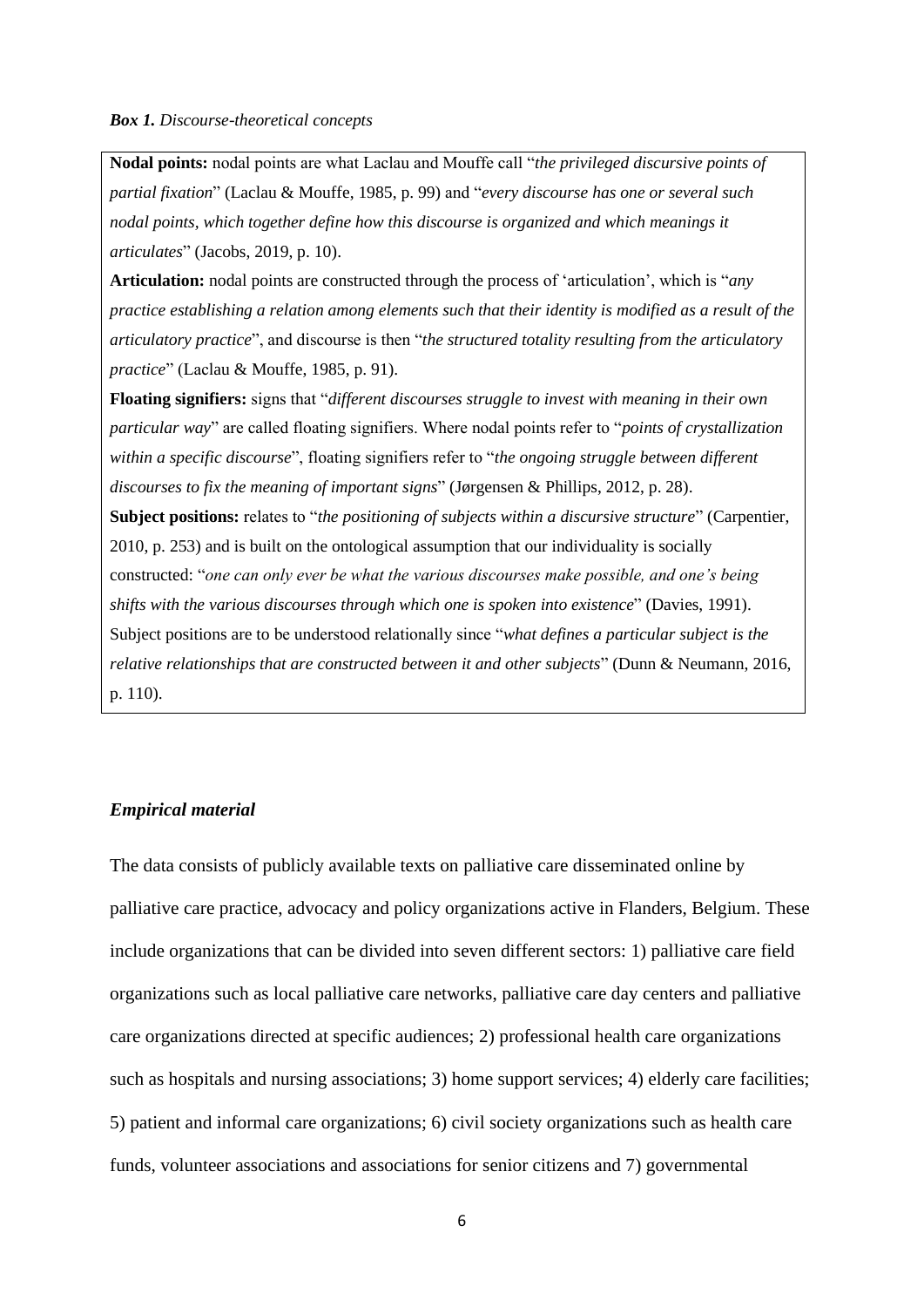organizations. These organizations spread information about palliative care for multiple purposes: some provide information on specific palliative care services offered by them, others provide information on palliative care in general directed at multiple audiences such as patients, (informal and/or formal) caregivers and members of the general public. 'Publicly available' implies that the analyzed texts are freely accessible for whomever. Texts that are not made public such as documents that have to be purchased first, were excluded. Social media pages were excluded as well since information shared on these pages is often directly linked to information shared on websites and most of these pages cannot be considered 'publicly available' since you have to 'follow' or subscribe. We further chose to focus on texts written in Dutch since this is the prevailing language spoken in the included region. Images, audio fragments or videos were planned to be included only if online transcripts were available, however, such transcripts were not found.

#### *Search strategy and data extraction*

We developed a search strategy based on the purposive sampling principle of maximum variation, meaning that we strategically sampled texts to ensure as wide a variation as possible in terms of our dimension of interest, namely, representations of palliative care. An extensive (but non-exhaustive) inventory of organizations directly or indirectly involved in the policy, advocacy or practice of palliative care in Flanders was made and divided into seven different sectors as described above. Organizations were randomly picked per sector resulting in cycles of 7 diverse organizations. The websites of these organizations were visited and texts on palliative care were searched using the internal search tool (keywords: 'palliatief' and 'palliatieve') or when not available, by scoping through the menu. We extracted all texts containing descriptions and explanations of palliative care, vision or mission statements in relation to palliative care and information on specific regulations and/or activities related to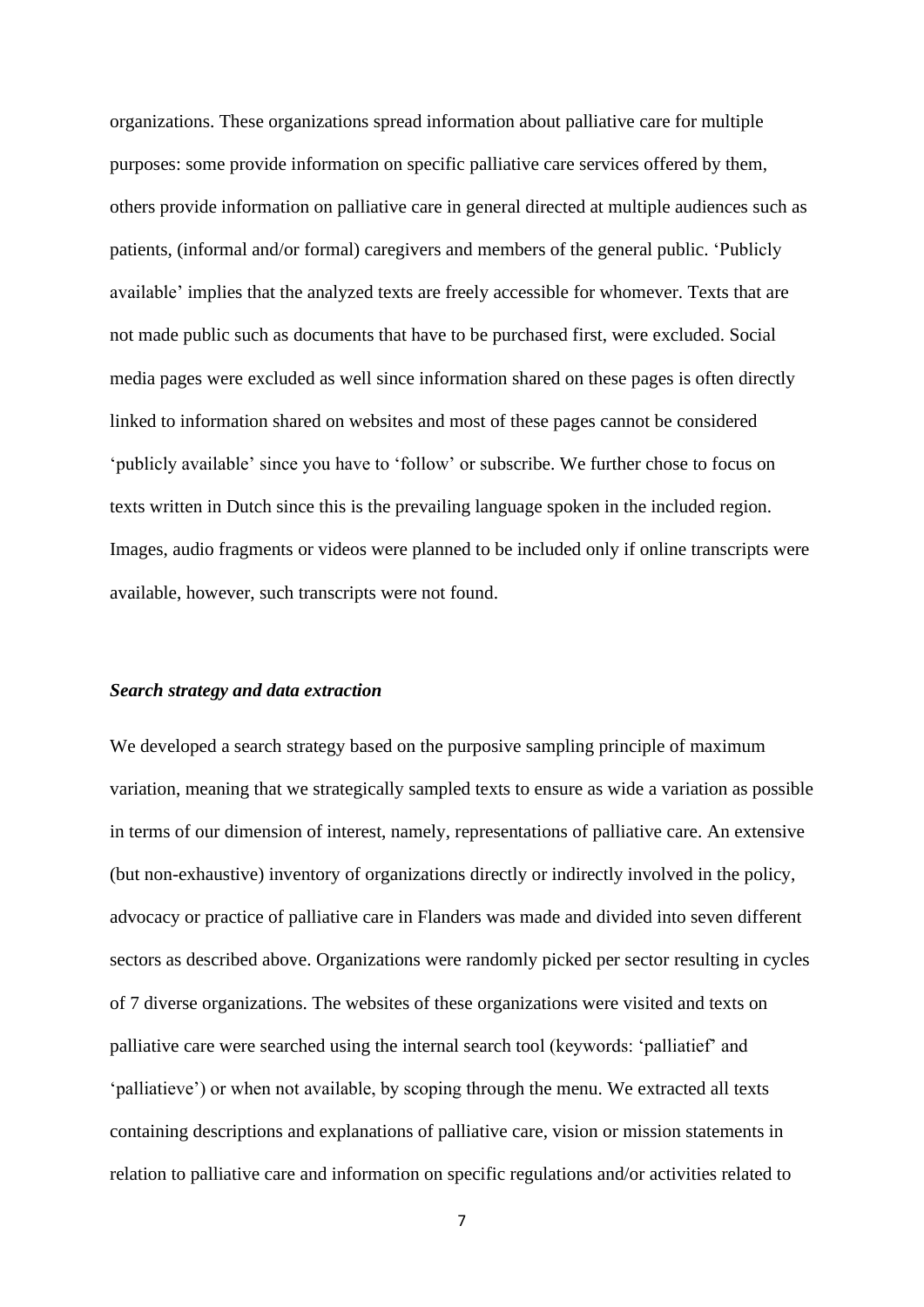palliative care. If only a small paragraph on the page was relevant, the whole page was saved and read to ascertain that no important contextual information was missed. Only after all texts within a cycle were analyzed, texts from the following cycle were collected. When theoretical saturation was reached, i.e., the point when emerging concepts were fully explored and no new theoretical insights were generated (Bryman, 2016, p. 697), we continued to collect and analyze texts for one more cycle. As a last step, we performed a Google search for 'palliatieve zorg' (through whatsmyserp.com; a tool that provides location-specific search results and is unbiased by personal search histories) and per sector we analyzed the first organization in the list that we did not analyze yet. This was done as a control measure, to make sure we included all possible representations and that these were not biased by the inventory we made.

### *Analytical strategy & coding technique*

Our analytical strategy contained a descriptive and a discourse-theoretical level of analysis. Each text was first interpreted through a descriptive reading in which the researcher *"submits to the prescribed limits of the discursive terrain, accepting the hierarchical organization of the texts around the implicitly unproblematic presence of the nodal points*" (Shepherd, 2008, p. 28). In this phase we stayed very close to the wording of the texts and focused on the congruence and discrepancies between them. It was then followed by a discourse-theoretical reading, the second level of analysis, in which we focused on the organization of meaning within the discursive context. In this phase, we thus 'turned' to our empirical material to investigate it as a body of articulatory practices; "*what meanings do they establish by positioning elements in particular relationships with one other, and what meaning potentials do they exclude*?" (Jørgensen & Phillips, 2012, p. 29). Leaning on the theoretical concepts explained in *box 1*, this involved identifying and interpreting nodal points, floating signifiers and subject positions to grasp the functioning of the discourses in the empirical material.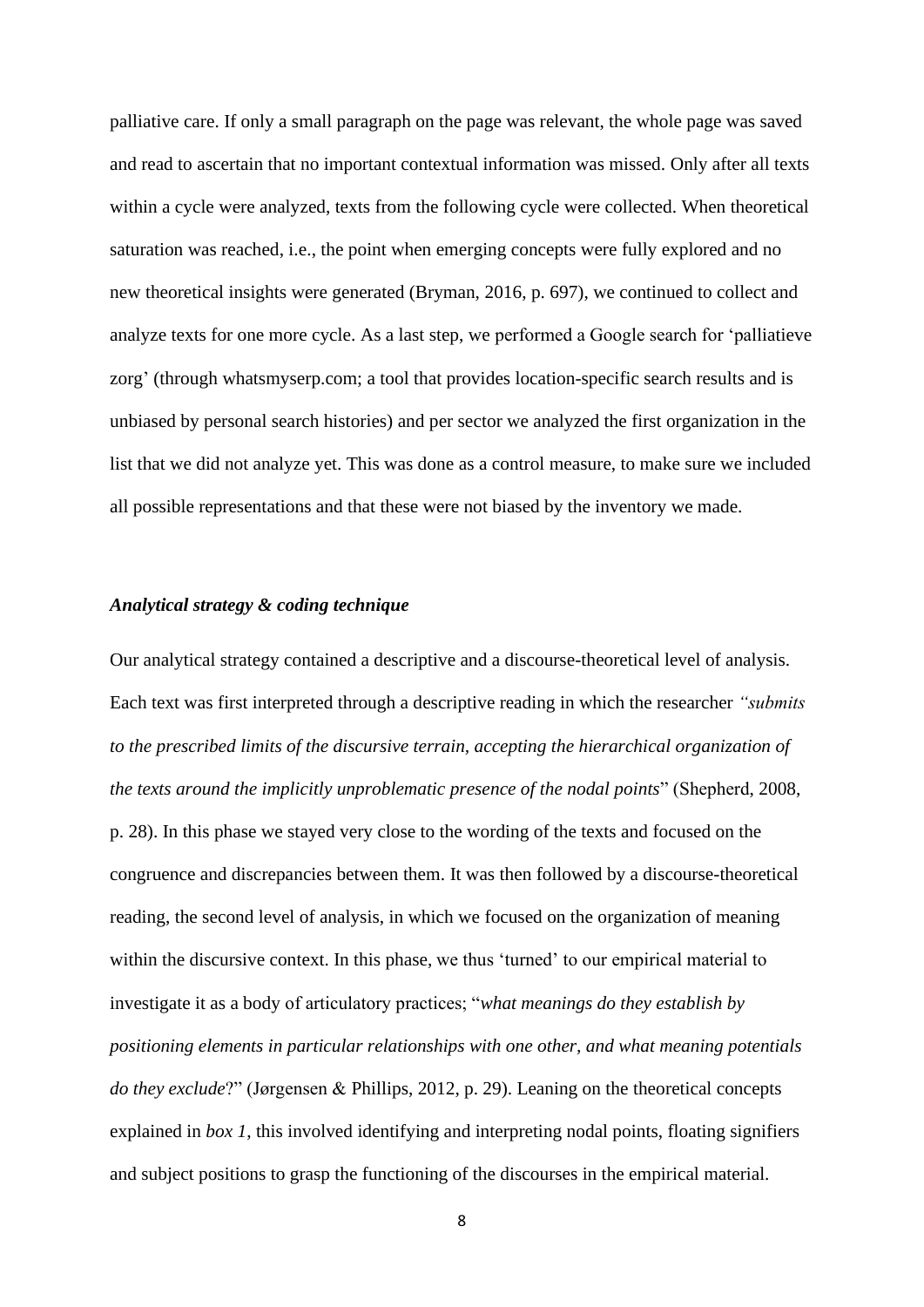This analytical strategy was aided by adopting a coding strategy as described in grounded theory (Corbin & Strauss, 2008) and by using the Nvivo12 software. The texts were first processed through a line-by-line open coding and the simultaneous writing of memos to not lose the context of the codes and to keep track of ideas and thoughts. We then combined the initial codes and memos into higher-order and more abstract codes, reflecting grounded theory's axial and selective coding but done from within the discourse-theoretical framework. By going through more and more cycles, the discourse-theoretical analysis became more solid and we got closer to the theoretical saturation strived for.

#### *Techniques to establish quality and scientific rigor*

Transparency was aimed for by being fully explicit about the adopted methods and theoretical framework in the reporting of the study, as well as through the writing of a detailed protocol in preparation of the research and the keeping of an audit trail during the whole research process itself. Further, Marjolein Matthys was aided by a research team of seven members with diverse fields of expertise, established around this study with the aim of systematically guiding and guarding each step. Each member was involved in reviewing the interpretations and results and during two of the eight cycles one of the members, Naomi Dhollander, also took on the role of performing the line-by-line open coding process after which the separately obtained results were compared and discussed. Additionally, two expert meetings were held while developing the research design to discuss discourse-analytical procedures and the methodological coherence with the research aim. Close attention was also paid to reflexivity by properly articulating preconceptions, personal beliefs and ideas that were held prior to the research or which developed during its course and discussing them with the whole research team. This way extra attention could be paid to competing ideas and interpretations during the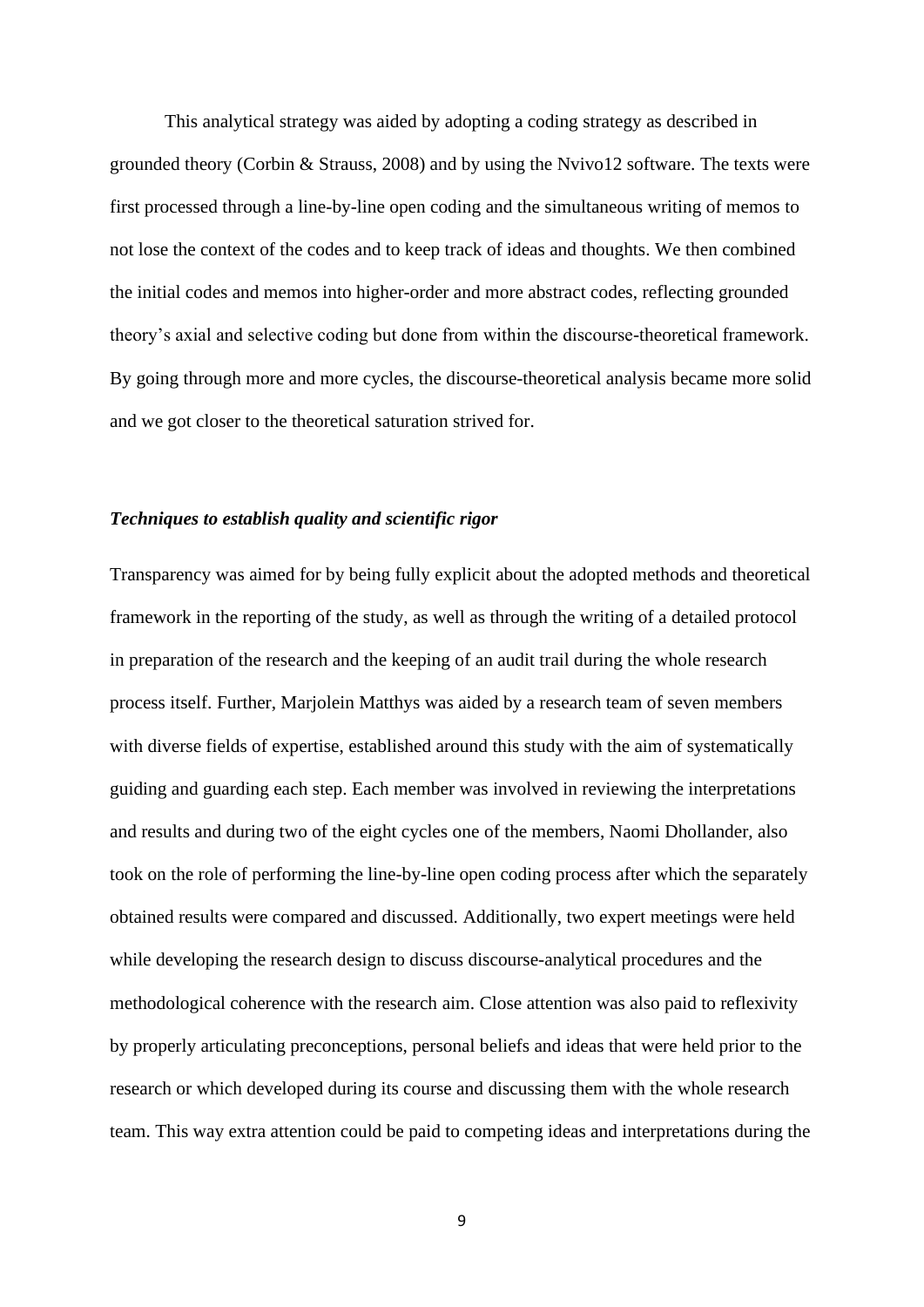analysis of data.

# **3. Results**

Theoretical saturation was achieved after six cycles and two more cycles followed: a seventh cycle drawn again from the inventory and an eight cycle drawn from the obtained Google search results. No new representations emerged, the previously established theoretical saturation remained and therefore data-collection stopped after the analysis of a total of 56 organizations. The online information derived from these organizations provided us with a rich and diverse dataset consisting of brochures, informational webpages, reports, policy letters, opinion pieces and magazines.

# **3.1 Descriptive reading: congruence and discrepancy**

Palliative care was mainly presented through giving definitions (among which two institutionalized ones; the WHO definition and the Belgian legal definition of 2016), statements of its goals and vision, practical information on the organization of palliative care in Flanders and the social policy measures available. Some organizations also presented palliative care in reference to the wider legal framework (zooming in on the evolutions and not only taking over the definition) and an overview of the historical development of palliative care in Belgium and/or internationally.

Within the given definitions and descriptions of palliative care we found a consistent presence of a number of key signifiers that indicates a certain level of congruence between the different presentations of palliative care:

•**Total care** split into different dimensions. There was a certain level of randomness in the exact number of dimensions and terminology used but mostly four were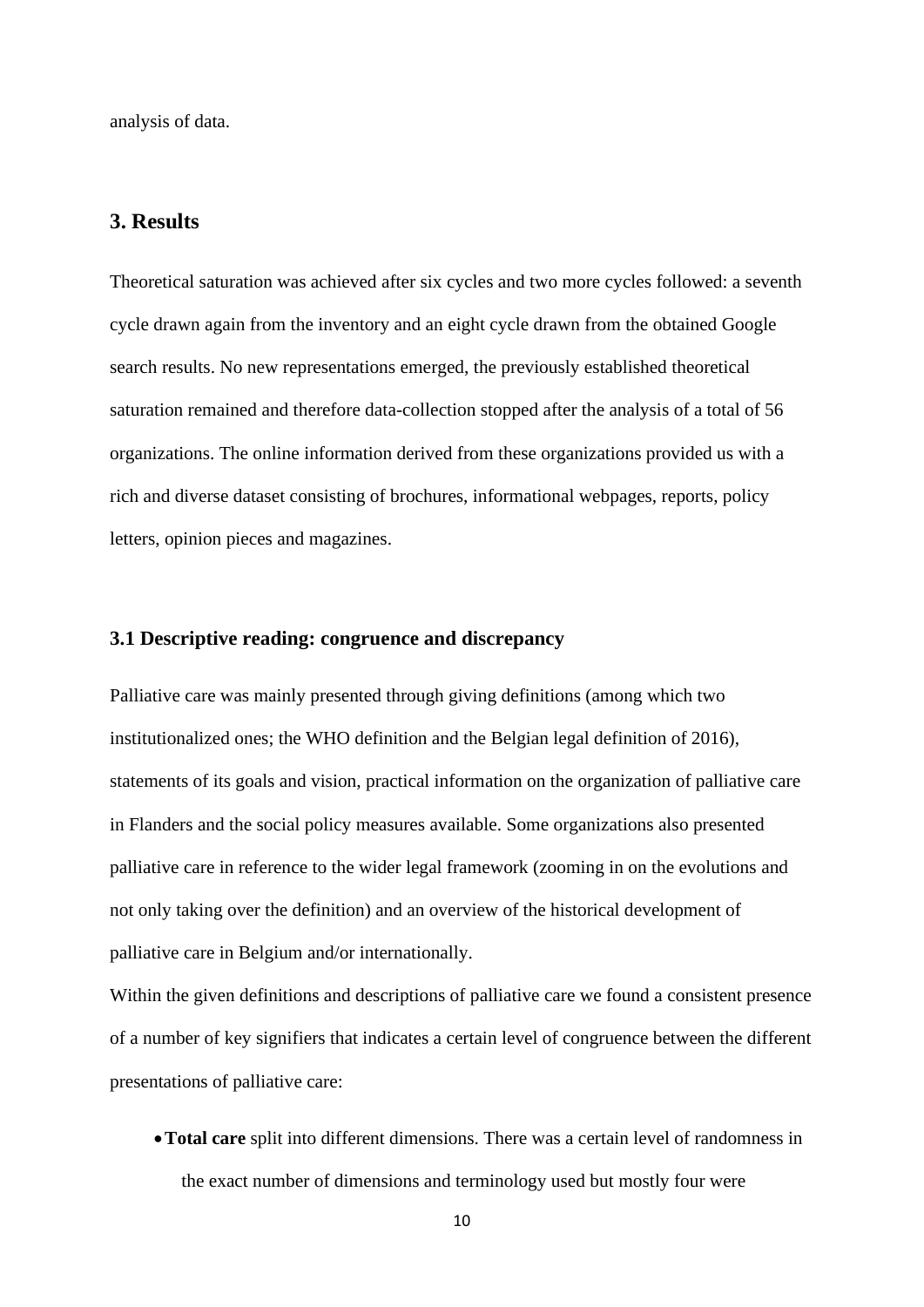mentioned and terms were circulating around a physical, a social, a spiritual and a psychological dimension. Psychological needs were sometimes referred to as emotional, mental or psychosocial needs. 'Existential' sometimes was added as the fifth dimension, replaced 'spiritual' or it got 'melted' together (spiritual-existential needs). Some organizations also added 'moral' support/needs to their listing or used this instead of the spiritual or existential dimension. The descriptions of the physical dimension were rather clear and consistently linked to pain- and symptom management, while the descriptions of the other dimensions tended to often remain vague or absent.

- •**Multidisciplinary team**: a team of professionals with diverse backgrounds are responsible for the delivery of this total care. Another, interchangeably used, term was 'interdisciplinary'. The exact disciplines named differed depending on the organization, but often they did not only include medical profiles but for instance also spiritual or moral counsellors and social workers. Volunteers were also frequently mentioned as being an invaluable addition to this team.
- •Goals of palliative care: **optimizing the quality of life, optimizing comfort and/or relief of suffering**. In general, these were all being presented as important related goals of palliative care although they were not always presented together and sometimes one was emphasized more than the others.
- •**Person-centered care**: the delivered care departs from the wishes, choices and needs of the patient and his or her close social environment.
- •Palliative care applies to **different settings of care**. Often emphasis was put on the ideal of the home or homeliness of the care environment.

However, we also found discrepancies in the way palliative care was defined in connection to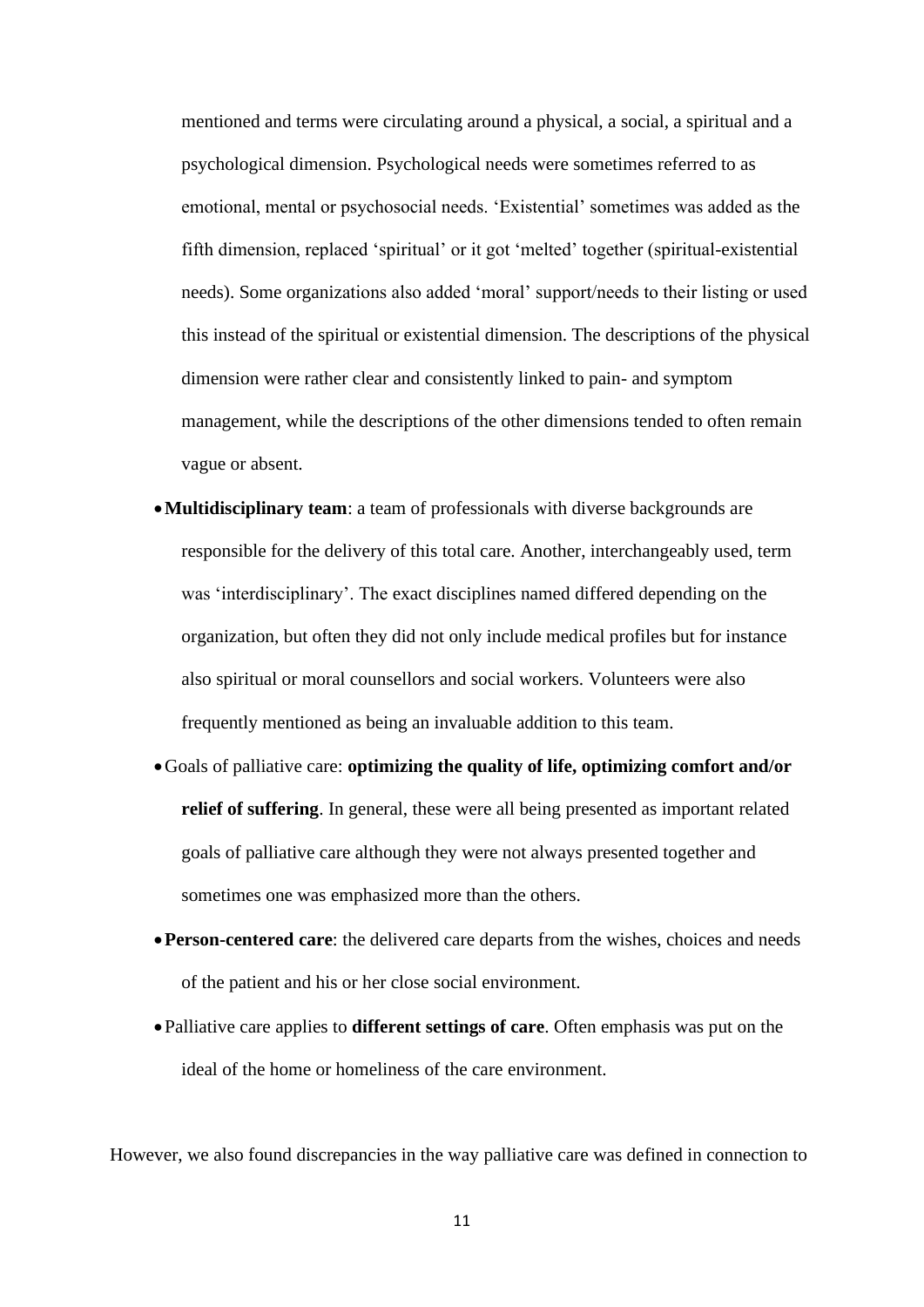curative, terminal, end-of-life and supportive care. These discrepancies were encountered not only between organizations but sometimes as well within different texts of just one organization.

# •**Palliative care as end-of-life care versus terminal care:**

Palliative care was often presented as 'more than terminal care' and stating this is a persistent misconception. However, in most of the texts, and sometimes also in the same texts, palliative care stayed dominantly articulated as care at the end of life or during the last stage/phase of life. What this 'end of life' or 'last phase of life' then is, remained rather ambivalent:

> *The goal of palliative care is not to cure the patient, that is no longer possible. Rather the goal of palliative care is to offer the patient and his or her social environment the highest possible quality of life in the last part of life* [home care organization: webpage] (Thuisverpleging De Lelie, n.d., Palliatieve zorg section).

*Palliative care aims for a total care at the end of life, for the sick person and his or her beloved ones* [palliative care field organization: webpage] (Coda, n.d., para. 1).

Depending on the context, this 'end of life' could have a more broad or narrow meaning and despite being constructed as a demarcated phase, a clear 'starting point' was often lacking. Some texts placed emphasis on the moment when all other treatments had stopped, others merely on underlining it stretches beyond the terminal phase:

> *Palliative care is often wrongly confused with terminal care (. ...) it better starts earlier to then finally evolve into terminal care* [hospital: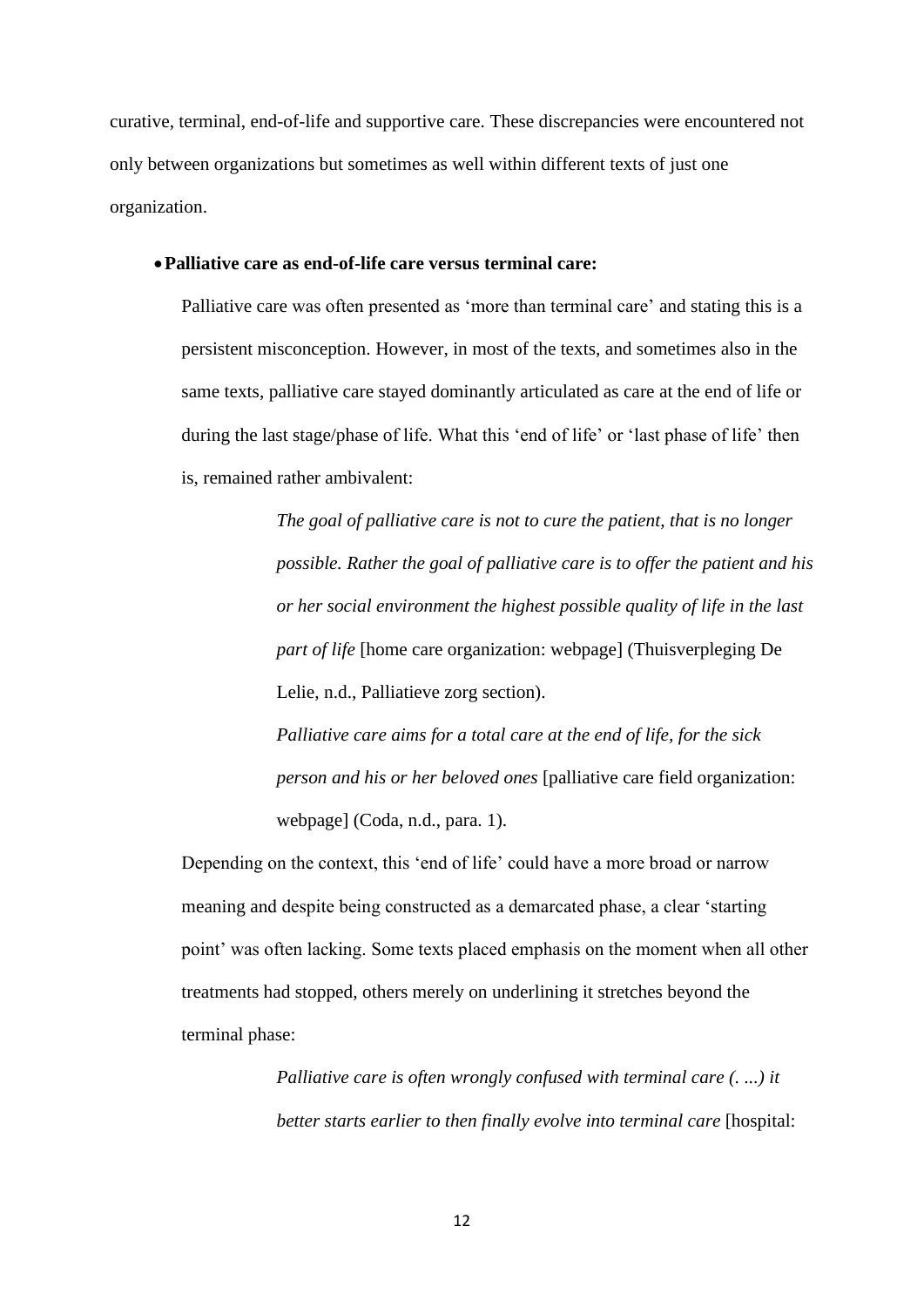webpage] (Ziekenhuis Oost-Limburg campus Maas en Kempen, n.d., Palliatieve zorgen section, para. 2).

In contrast to this, in some texts palliative care was presented as care restricted to the terminal phase or a short life-expectancy. This was also the case within the available social policies:

> *Persons with an incurable illness and a limited life expectancy can rely upon palliative care (. ...) to better respond to the physical, psychological and moral needs of the terminally ill patients, as well as their social environment* [governmental organization: webpage] (Federale Overheidsdienst Volksgezondheid, Veiligheid van de Voedselketen en Leefmilieu, 2016, para. 1).

Palliative care was furthermore often described in relation to the specialist services that do focus on persons with a limited life-expectancy and it remained ambiguous in those texts how this relates to the definition of palliative care that has a broader focus. Additionally, in many texts a certain amount of background knowledge was implicitly expected from the reader when talking about "the palliative phase", "palliative situations", "palliative patients" or "palliative files". The context of the texts did not always allow to interpret the meaning that was being attached to the adjective "palliative" but often it did seem to imply terminal care:

> *If you are being confronted with a palliative situation, then you can still consult with your loved ones and caregivers about what you want or don't want* [palliative care field organization: webpage] (Netwerken Palliatieve Zorg Oost-Vlaanderen, n.d., "Beslissingen palliatieve fase" section).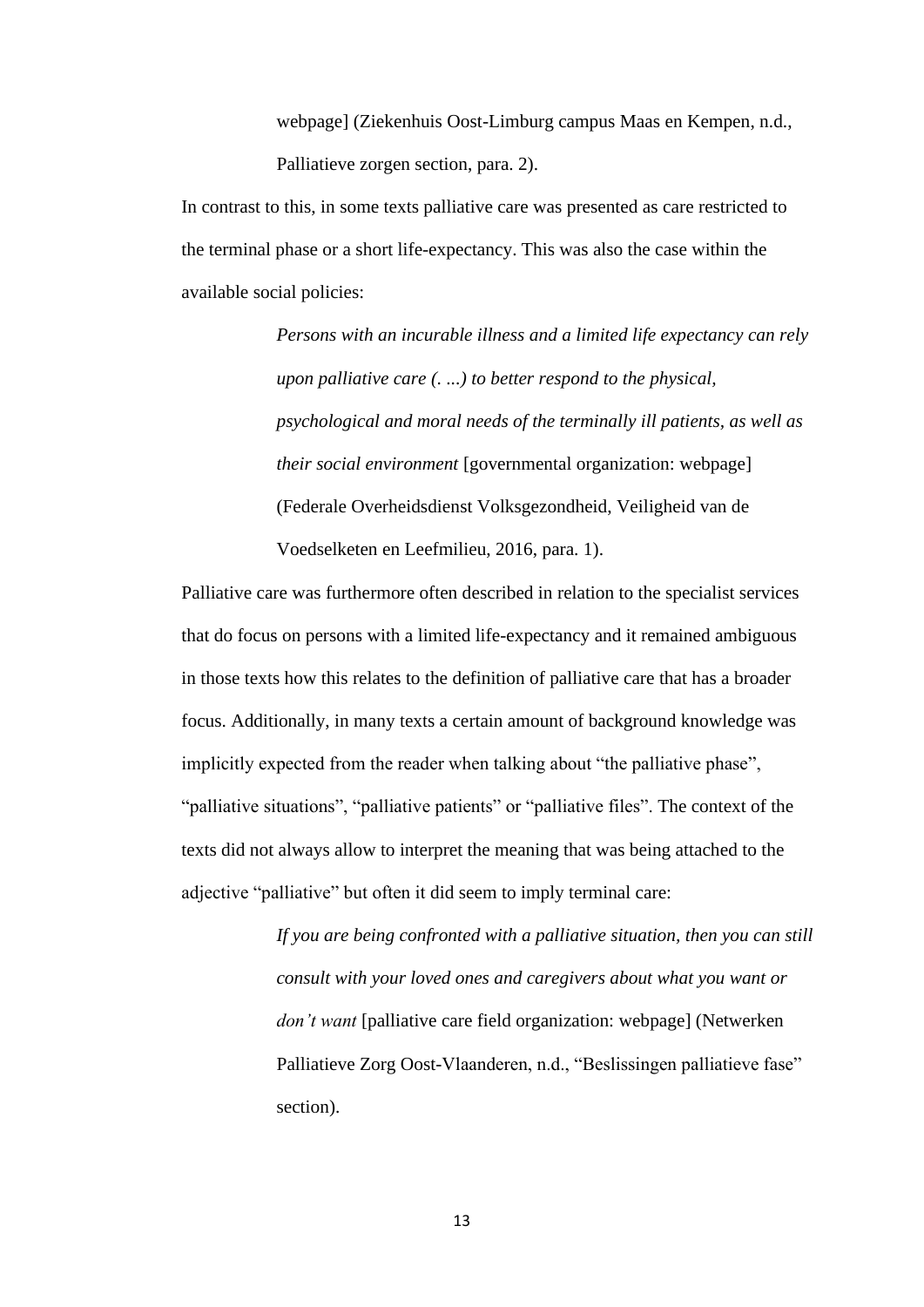#### •**Palliative care relationship with curative care:**

Curative care played an important part in the way palliative care was presented, but organizations differed in the way curative care and palliative care were presented as overlapping in time and goals or as strictly separated from each other:

> *Palliative care is care for patients who can no longer be aided by treatments directed at curing (curative therapy)* [palliative care field organization: webpage] (Netwerk Palliatieve Zorg De Mantel, n.d., para. 1).

*Since the transition from the curative phase to the palliative phase in practice mostly does not happen abruptly, it is important to implement this care in the care policy early after diagnosis* [palliative care field organization: webpage] (Palliatieve Hulpverlening Antwerpen, n.d., para. 2).

When early initiation of palliative care was argued for, it was often not explained or elaborated on. Only a minority of the texts spoke of initiating palliative care from the moment of diagnosis. More common was the statement that palliative treatment could overlap with other active treatments, but here texts then differed if and how these treatments were labelled: stabilizing and/or life-prolonging, or as well curative.

#### •**Palliative care relationship with supportive care:**

A small number of texts also mentioned supportive care, but also here there were discrepancies found between texts. Supportive care was used by some organizations as a synonym for palliative care that starts earlier than the terminal phase (directed at incurably ill persons) and others distinguished it from palliative care all together.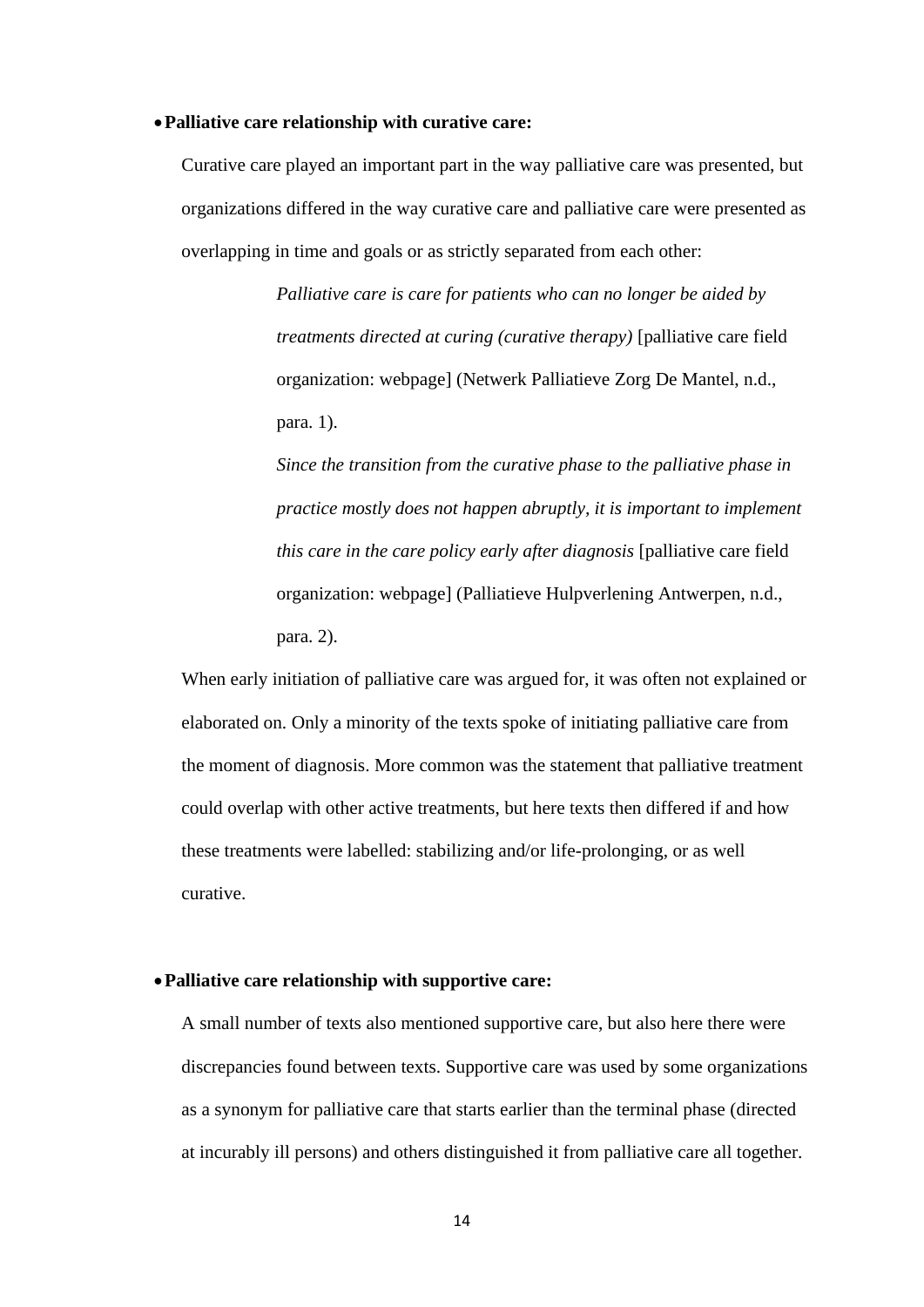In the latter case, palliative care was then equated with care when other treatments had stopped and supportive care was the care at an earlier stage of the illness trajectory, together with curative, life-prolonging or stabilizing treatment.

> *Palliative care is supportive care (. ...) we like to use the term 'supportive care' for the palliative support for incurably ill persons, and we reserve the term 'terminal care' for the last weeks, months of the illness* [civil society organization: webpage] (Levenseinde Informatieforum [LEIF], n.d., para. 2).

Adding a layer of complexity to these discrepancies, in some texts 'a palliative treatment' was defined in a strictly biomedical sense, within the differentiations of the possible oncological treatments described on the pages of for instances hospitals or cancer organizations. A 'palliative treatment' did not refer to palliative care as a whole then but to treatments that are aimed at 'slowing down' the disease and the reduction of symptoms and not curing the illness.

The discrepancies were also reflected in the descriptions of "the palliative patient", which were as well characterized by ambiguity. Having an incurable or life-threatening disease were the most frequently used terms in the descriptions (often used interchangeably). Other variations described them as terminal patients, in terms of 'vulnerability', or in relation to the treatment they did not longer receive, want or their illness has been unreceptive to.

#### **3.2 Discourse-theoretical reading; palliative care as a discourse**

The fact that we cannot speak of a clear congruence on the level of descriptions and definitions, does not mean that the generation of meaning attached to palliative care is indeterminate in a similar manner. Particularly in the way palliative care was represented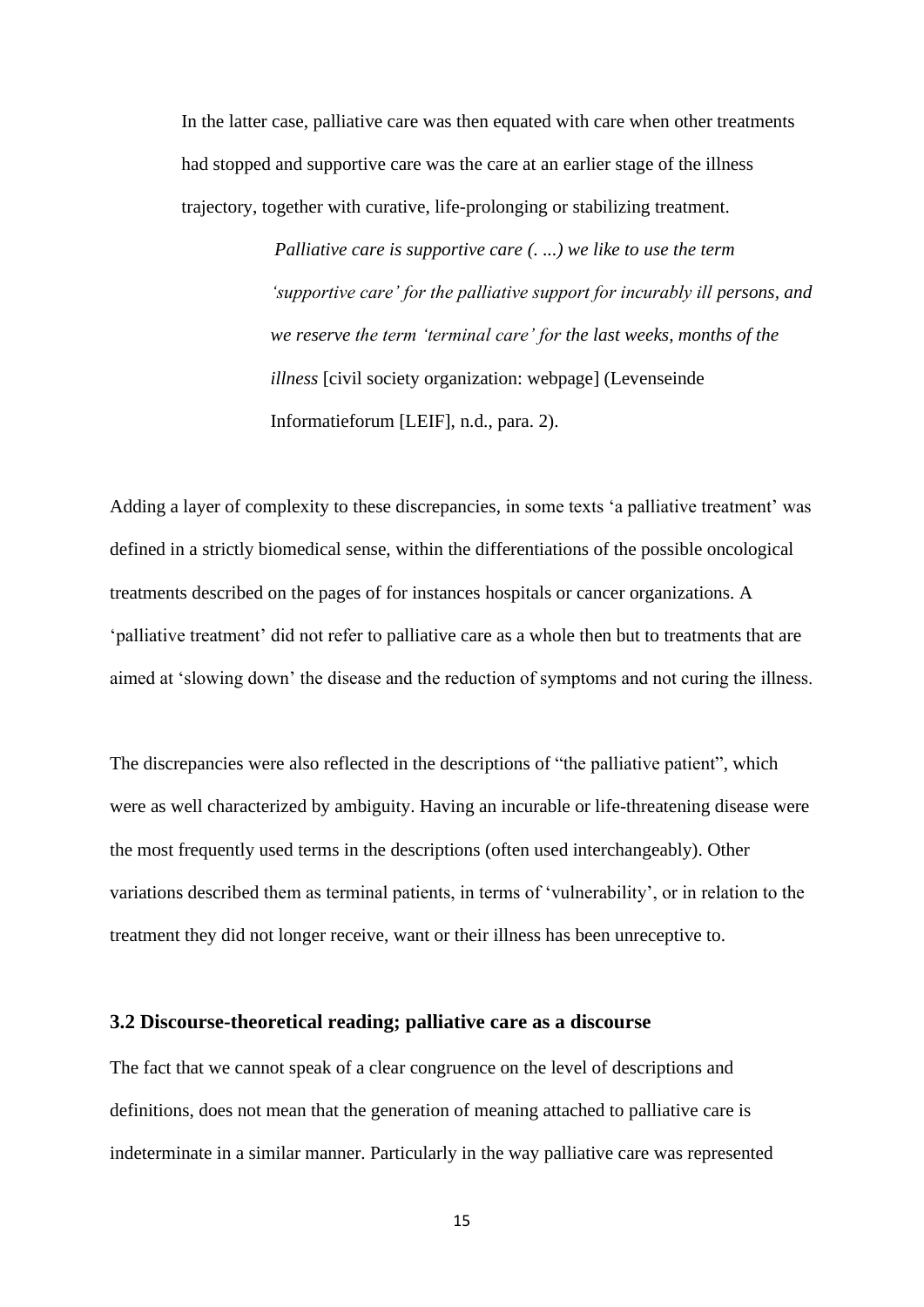within the online texts as a culture, a philosophy or ideology, we could see the functioning of a discourse, as a (partially) structured system of meaning-production organized around certain 'privileged signs of signification', called nodal points. In what follows we shed light on the palliative care discourse and the discursive elements organizing it. We also look at the 'points of instability' within the discourse itself and under influence of other (competing) discourses present within the online representations of palliative care.

#### **'Total care', 'openness' and 'compassion'**

The discourse of palliative care 'as a culture' is organized around the core nodal points of 'total care', 'openness' and 'compassion'.

Total care encompasses a holistic ontology in which an anti-reductionist view and the notion of 'interconnectedness' determine how man, illness, pain, health and care are understood. The division of care, suffering and needs into several different, interconnected 'dimensions' is the clearest articulation of this. The goal of this multidisciplinary total care is then to optimize the comfort and quality of life and to prevent and reduce suffering, not only with a focus on "the palliative patient" but always as well on his or her close social environment.

The other two nodal points, openness and compassion, relate to the values promoted within the discourse and are simultaneously central to the subject position of the palliative caregiver. Openness refers to the open attitude towards death and dying, which was brought as a cornerstone of palliative care identity. Death and dying were articulated as natural facts of life and open conversations about these subjects were argued for. The death-denying thesis, in which Western societies are said to be characterized by a taboo on death and dying, was frequently articulated within the texts mainly by stating it is their task to make this again a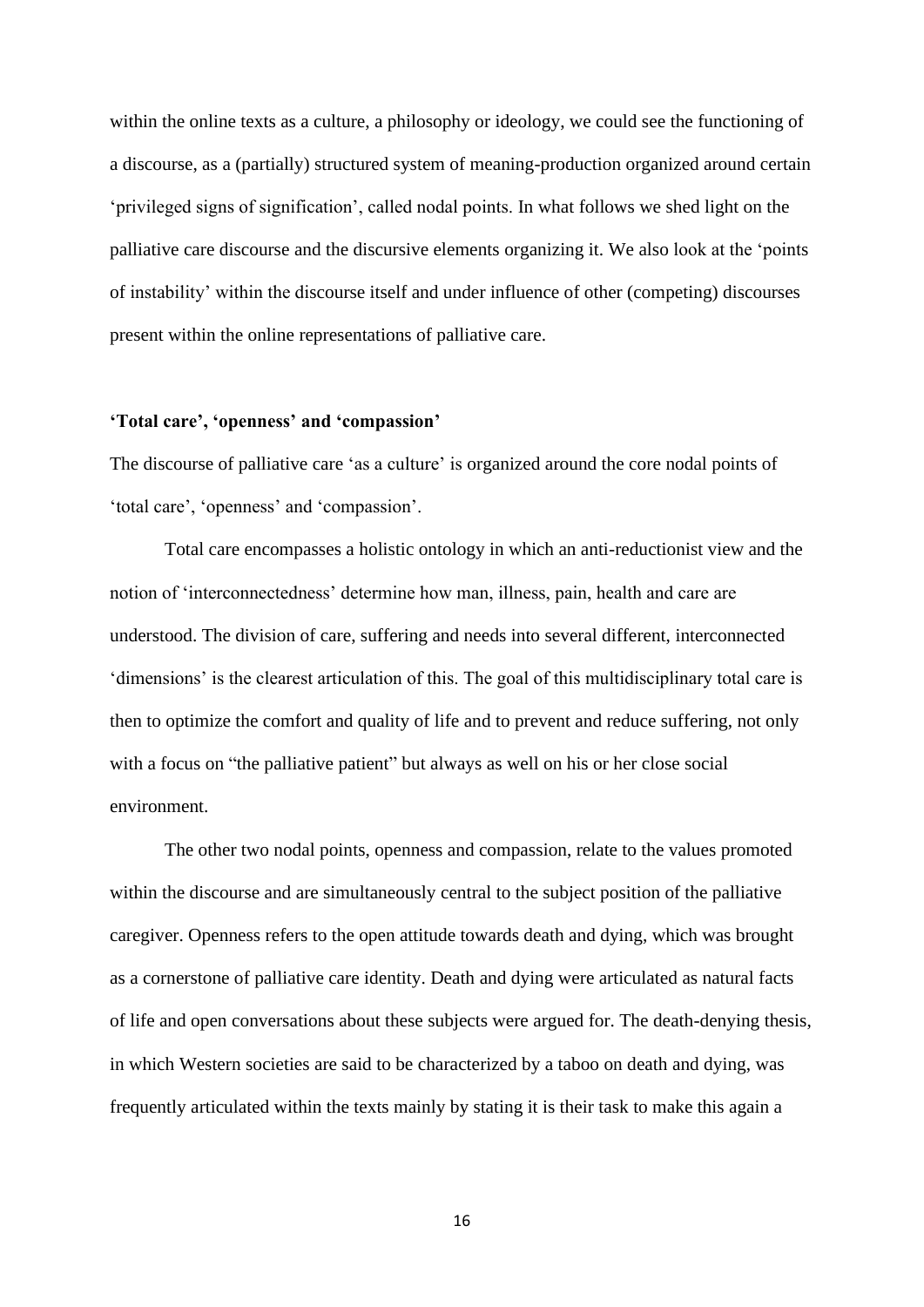topic of interest and conversation within society. This also expressed itself in the reference to 'aggressiveness of care':

*He [a doctor] saw a lot of people die on intensive care. He could not bear this. He always wanted to continue treatment and never give up even if it was pointless (. ...) Slowly something changed in him. He started to listen to people who were incurably ill and to old and vulnerable people at the end of their life. He listened to their worries and fears (. ...) He started to think differently about death and about dealing with people who have a limited life expectancy. As such, he became a big defender of palliative care* [governmental & palliative care field organization: brochure] (Dienst Welzijn en Gezondheid Provinciebestuur Antwerpen & Netwerken Palliatieve Zorg Antwerpen, 2013, p. 8).

Palliative caregivers were represented as being unique in having embodied this open attitude and not running away from confrontations with serious illness, death and dying:

*Palliative care wants to leave no one alone in the last period of his or her life. It is the care of people who do not run away from someone who is incurably ill, even if they are confronted with the most difficult human questions* [governmental & palliative care field organization: brochure] (Dienst Welzijn en Gezondheid Provinciebestuur Antwerpen & Netwerken Palliatieve Zorg Antwerpen, 2013, p. 6).

The third nodal point, compassion, refers then to the committed and compassionate attitude of the palliative caregivers. Palliative care as the unique, warm and compassionate care for incurably ill persons, given by empathic and caring professionals and volunteers. Listening and 'just being there' were described as important aspects of this.

#### **"The palliative patient"**

In relation to the way the palliative caregiver was represented within the palliative care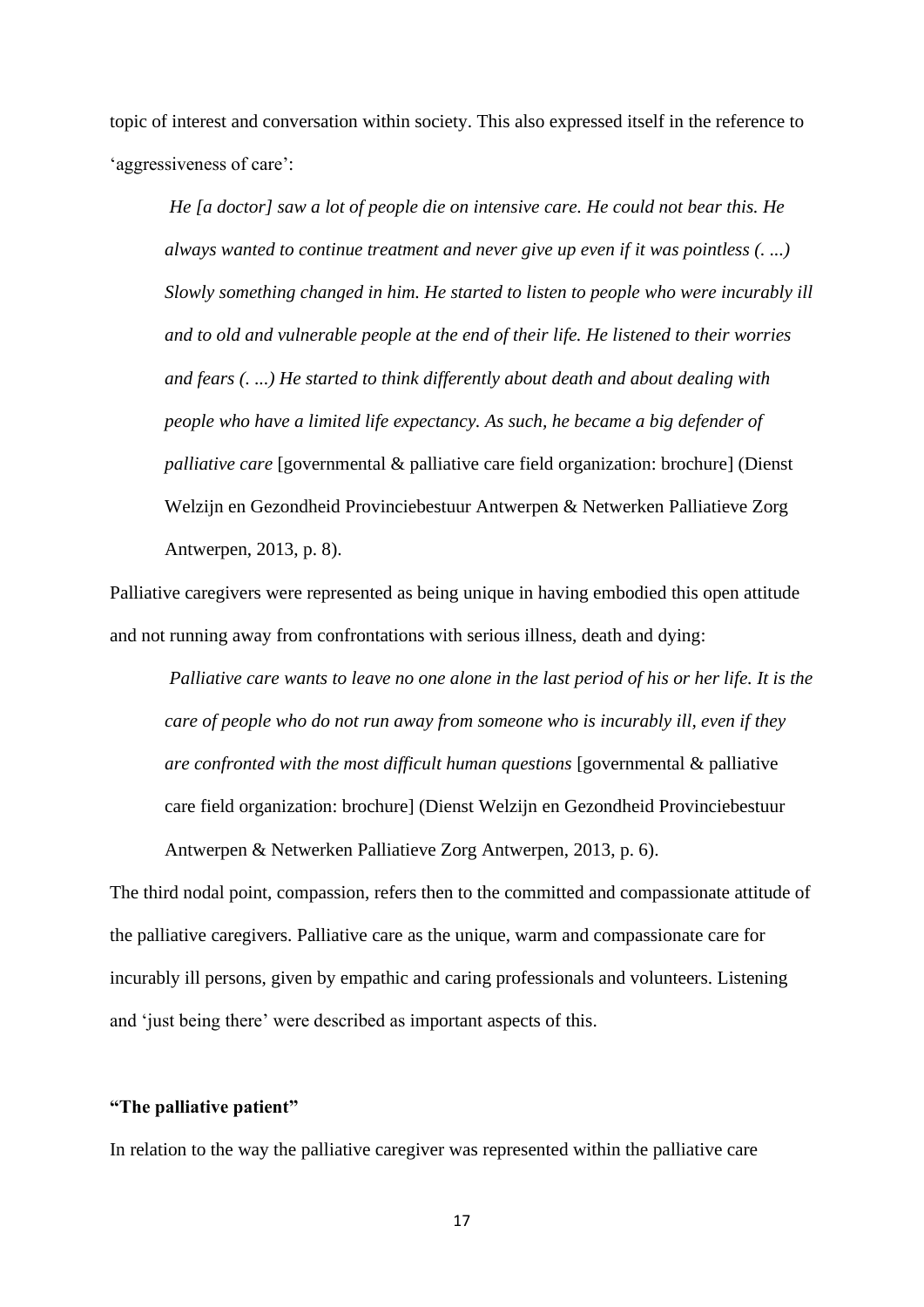discourse we found the representation of the principal care receiver, "the palliative patient", to be an important part of the discourse. In this subject position emphasis was put on 'autonomy' and 'expressiveness', but at the same time it was characterized by a connection to negative signifiers and a passive positioning in relation to the palliative caregiver.

More specifically, having an incurable disease and being in the last phase of life was predominantly connected to negative signifiers such as suffering, pain, unrest, dependency, fear, worries, powerlessness and being a potential burden to family caregivers. The task of palliative caregivers was then to relieve the person of that suffering through the delivery of compassionate and committed total care, to stimulate them to take up their autonomy and to enable going through this last phase of life meaningfully. In other words, in relation to the palliative caregiver "the palliative patient" was often discursively placed in a passive position:

*A palliative patient is someone who is seriously ill and cannot be cured. Death as a result of the disease is unavoidable. This does not mean that you just have to wait, we can still mean a lot for the patient and his or her environment* [home care organization: webpage] (Carios, n.d., para. 2).

This was reinforced in texts which provided general information on palliative care but were nonetheless directed at the family (the 'you' in the text) and were about the patient. Alternative representations of "the palliative patient" were also found; texts in which he or she was represented as a person that could enjoy life or still have an active role to play, despite having an incurable disease. These were rather exceptional though and palliative care was then still presented as the care that enabled this. Furthermore, these more 'positive' portrayals were mainly limited to texts in which "the palliative patient" was explicitly disconnected from a short life expectancy.

The autonomy of the patient related then to the uniqueness of each individual and that the care departs from his or her needs, wishes, values and choices. Importantly, there are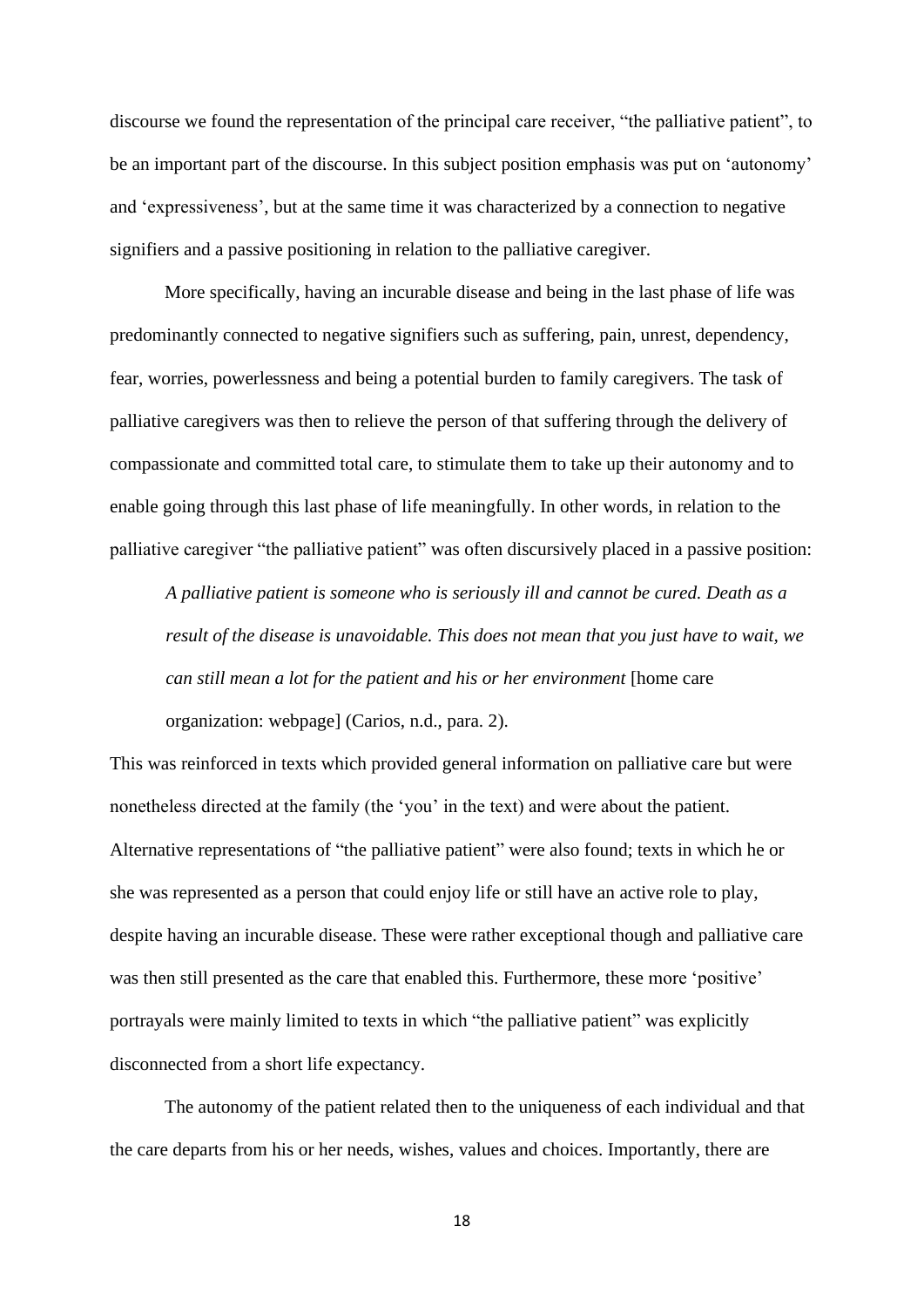many different ways in which autonomy can be articulated and in the palliative care discourse this was predominantly done with an emphasis on the interconnectedness and interdependency of individuals and their social environment:

*Man seldom chooses and decides things on his own. Agreed, a person often has inner dialogues. But in that self-conversation, echoes from others and the outside world are constantly present. Without the other you will not get clarity in the decision you have to make. The final decision is therefore always the result of a search process. And this always involves at least a few good friends and confidants* [civil society organization: brochure] (Okra, n.d., p. 8).

Expressiveness was then brought forward as the need to communicate, be expressive about one's wishes, fears and thoughts related to the end of life and to make choices to achieve quality care at the end of life and a death as one would have wanted (not excluding however the possibility for this when 'being expressive' is not an option).

# **'Constitutive outsides'**

A last important characteristic of the palliative care -as a culture- discourse, are the role of curative care and the wider society as its 'constitutive outsides'.

Throughout the texts we found how palliative care presented itself as the advocate of people confronted with serious illness and loss and at times it did this through its representation of society as a death denying, isolating or stigmatizing context:

*In our flashy society there is little room for uncertainty, fear, sadness ... People prefer to keep it cheerful and light-hearted, 'positive'...* [palliative care field organization: brochure] (Federatie Palliatieve Zorg Vlaanderen, 2010, p. 7).

This representation of society, as a 'constitutive other', enabled the representation of itself as an emancipating force.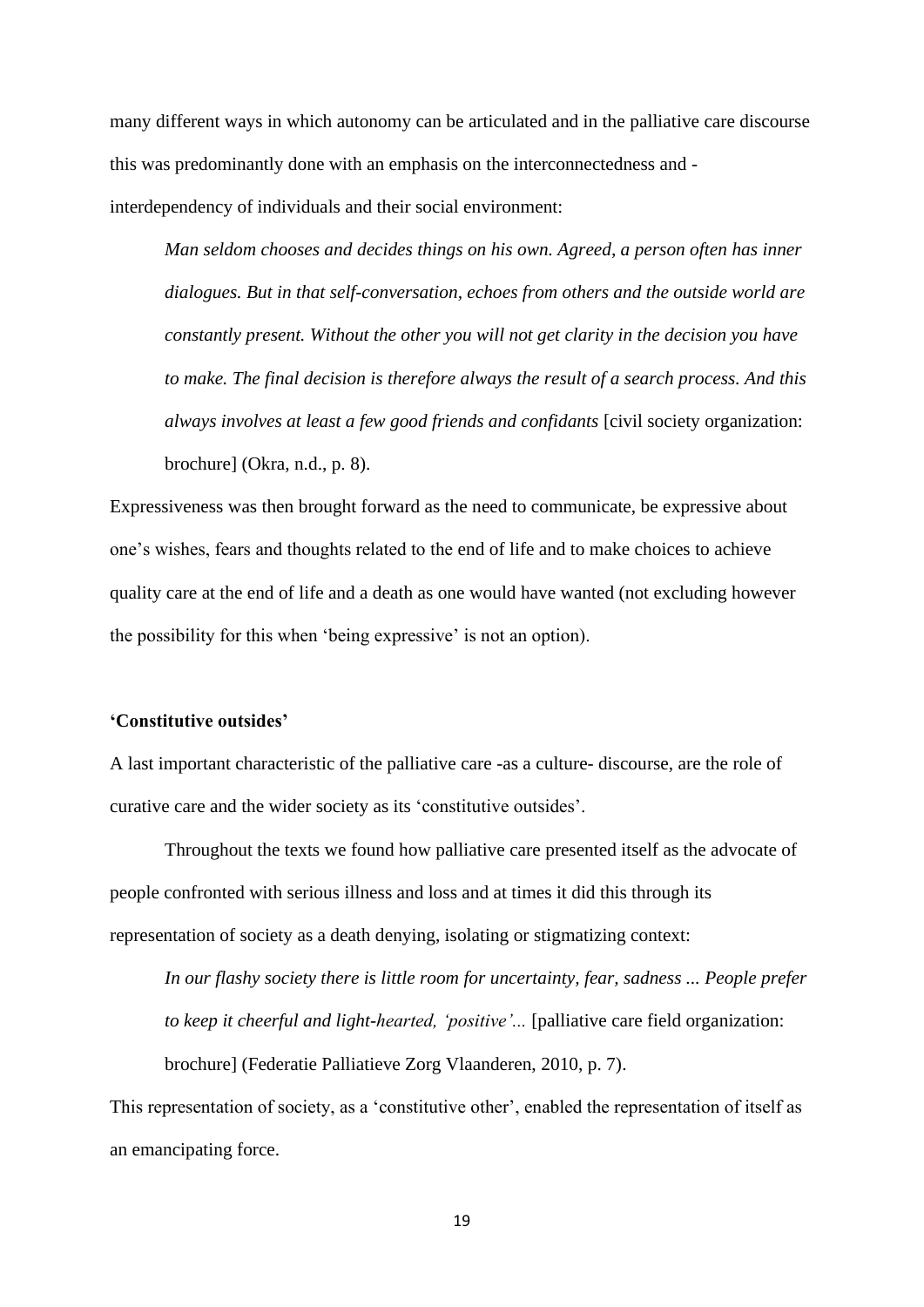This was also found in the way that palliative care and the type of care it stands for, was sometimes articulated in opposition to the goals of curative care; to cure and to focus on the quantity of life. The identity of palliative care was then again enforced by a description of that which it is not:

*Stopping treatments aimed at curing, opens a new road. A road directed at offering maximal comfort. A road that gives the patient the chance to meaningfully spend the time that's left (. ...) Instead of exclusively directing the attention on the treatment and the evolution of the illness, the patient gets the time and opportunity to find him- or herself again, to make the balance of his or her life and to make final arrangements* [hospital: webpage] (Algemeen Ziekenhuis Sint-Lucas Gent, 2018, Vision section, para. 2-3).

However, as has been said earlier, the way that curative care and palliative care were positioned in relation to each other could differ from clear separate phases with distinctive goals to overlapping phases with compatible goals. This integration reflected itself on the level of the discourse; the articulation of palliative care in an antagonistic relation with curative care was rather rare and more common was the articulation of a relationship of difference (meaning that the difference between the two remains an important aspect in the construction of their mutual identity, but this without dichotomizing the discursive structure).

#### **Intra- and interdiscursive elements of instability**

Within the logic of discourse dynamics, meaning is always subject to instability from within the discourse itself or under influence of competing discourses. We distinguished three discursive tensions in the palliative care discourse: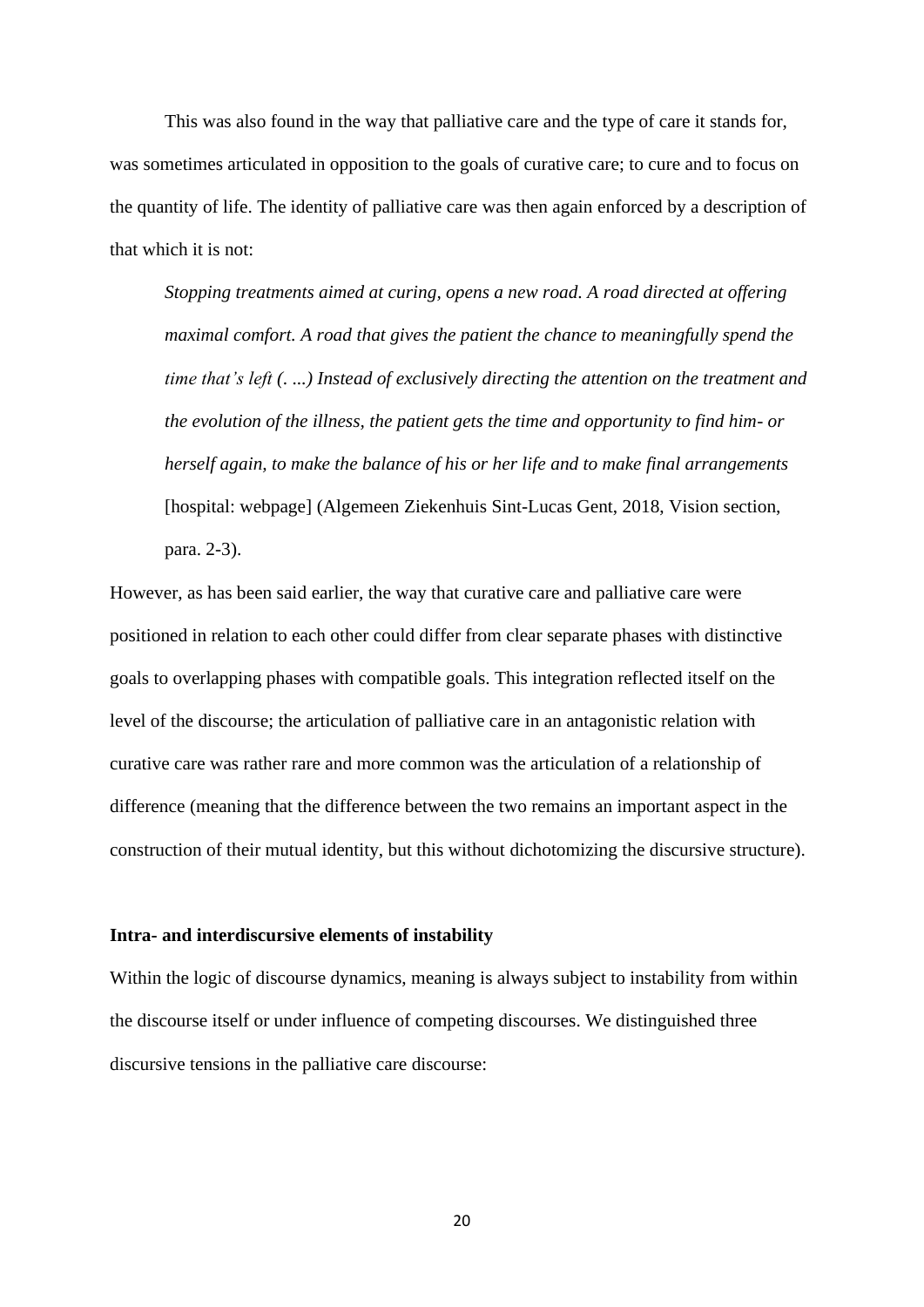#### 1. **The centrality of death and dying:**

During the analysis we noticed a tension between the open attitude towards death and dying as an important aspect of palliative care identity and the focus away from death and dying in the descriptions of the care itself, definitely when the texts focused on promoting a broad definition of palliative care. In the latter case an emphasis on quality of life could be observed, in the absence of references to goals and tasks at the actual end of life. For instance, in a press release of a recent campaign of one of the organizations to promote palliative care, it was argued that palliative care should not be connected by the public to dying but to the quality of life:

*They think it is high time that we look at palliative care with a different gaze. That is why together they want to get rid of the prejudices and uncertainties and send a positive message into the world. No usual associations and connotations such as dying, farewell, sadness and pain, but words such as quality of life, comfort and wellbeing dominate. Because palliative care does not stand for dying but for the quality of life. It wants to stimulate patients and loved ones to get the best out of life, despite the incurable illness* [palliative care field organizations: press release] (Fédération Bruxelloise des Soins Palliatifs et Continus et al., 2020, para. 2).

Improving the quality of life was put forward as an important goal of palliative care throughout all studied materials but in those texts that defined palliative care independent of life-expectancy and not as care for terminally ill patients, it got a more central position. References to 'a qualitative end-of-life', a serene or dignified death or 'saying goodbye meaningfully' tended to be absent from those texts and would mainly be part of texts where the given descriptions and definitions were more narrow, more closely connected to the process of dying and the 'actual' end of life. The variations in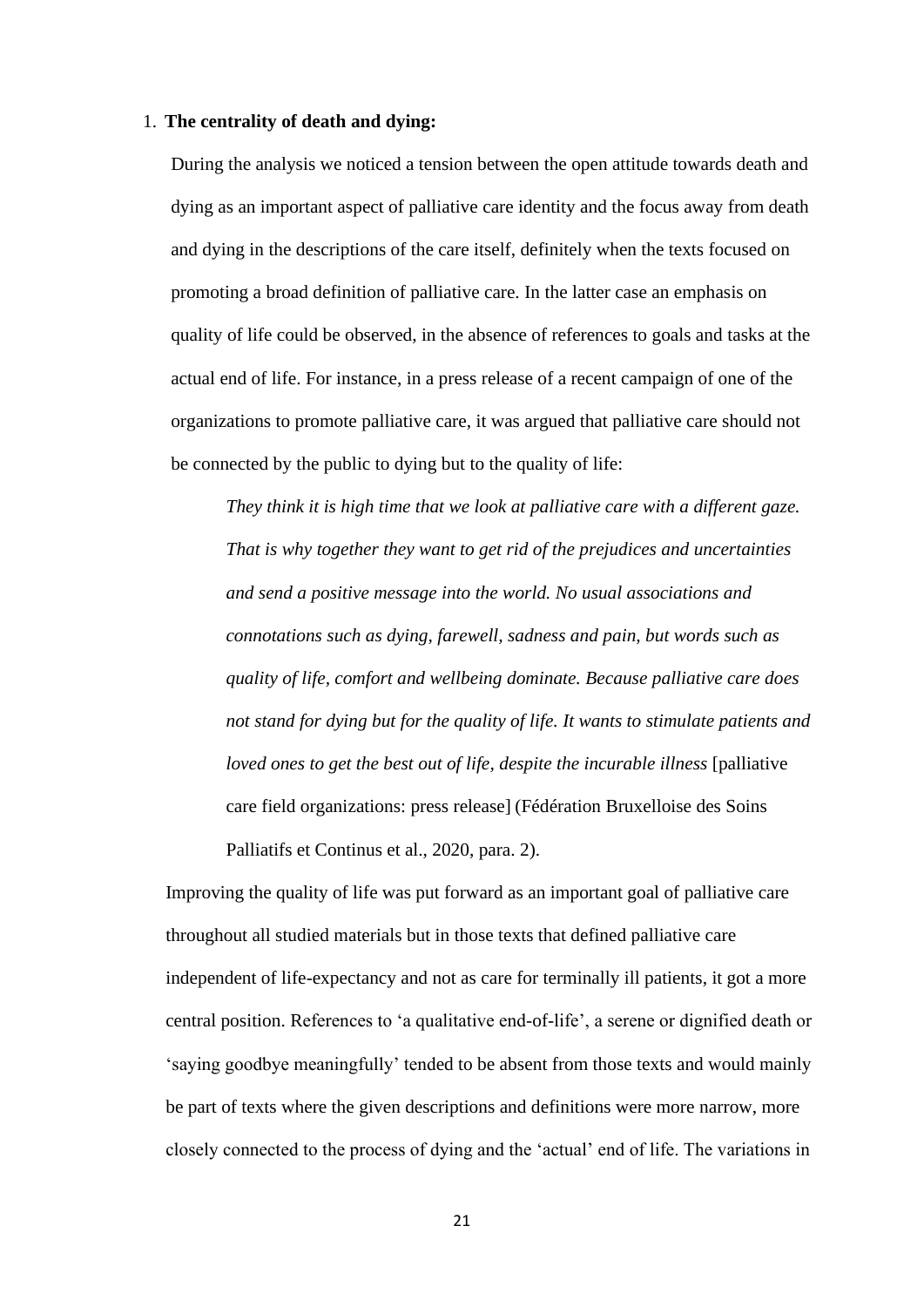definitions of palliative care in this sense are not just a matter of changing practices, they also reflect themselves within the discourse and the meanings it produces.

#### 2. **Autonomy as individual choice vs social embeddedness:**

Our analysis identified autonomy as a floating signifier. In the palliative care discourse autonomy is articulated with an emphasis on the social embeddedness of the individual. Alternative articulations, for instance emphasizing "taking control" in the context of advance care planning, are not necessarily conflicting. We did find a tension however when autonomy was articulated as the fundamental value of selfdetermination and the absence of negative interference. Here we identified the rightto-die discourse in which autonomy functions as a nodal point. The competing articulations of autonomy also resulted in alternative representations of palliative care itself. Within the right-to-die discourse palliative care was articulated as a particular choice the autonomous individual can make regarding the end of life, next to euthanasia. Even though some voices within this discourse affirm that they are not mutually exclusive, they do present it as alternative treatment options in which palliative care can be chosen or refused depending on the will of the person:

*It is the patient's right, after being properly informed, to accept or refuse treatment. This also applies to palliative care. To invariably want to apply palliative care to all patients could be called palliative obstinacy (sometimes also called 'the palliative filter')* [civil society organization: webpage] (Levenseinde Informatieforum [LEIF], n.d., para. 7).

In contrast to this is the representation of palliative care as the best context in which a request for euthanasia, or other medical-ethical questions, should be approached.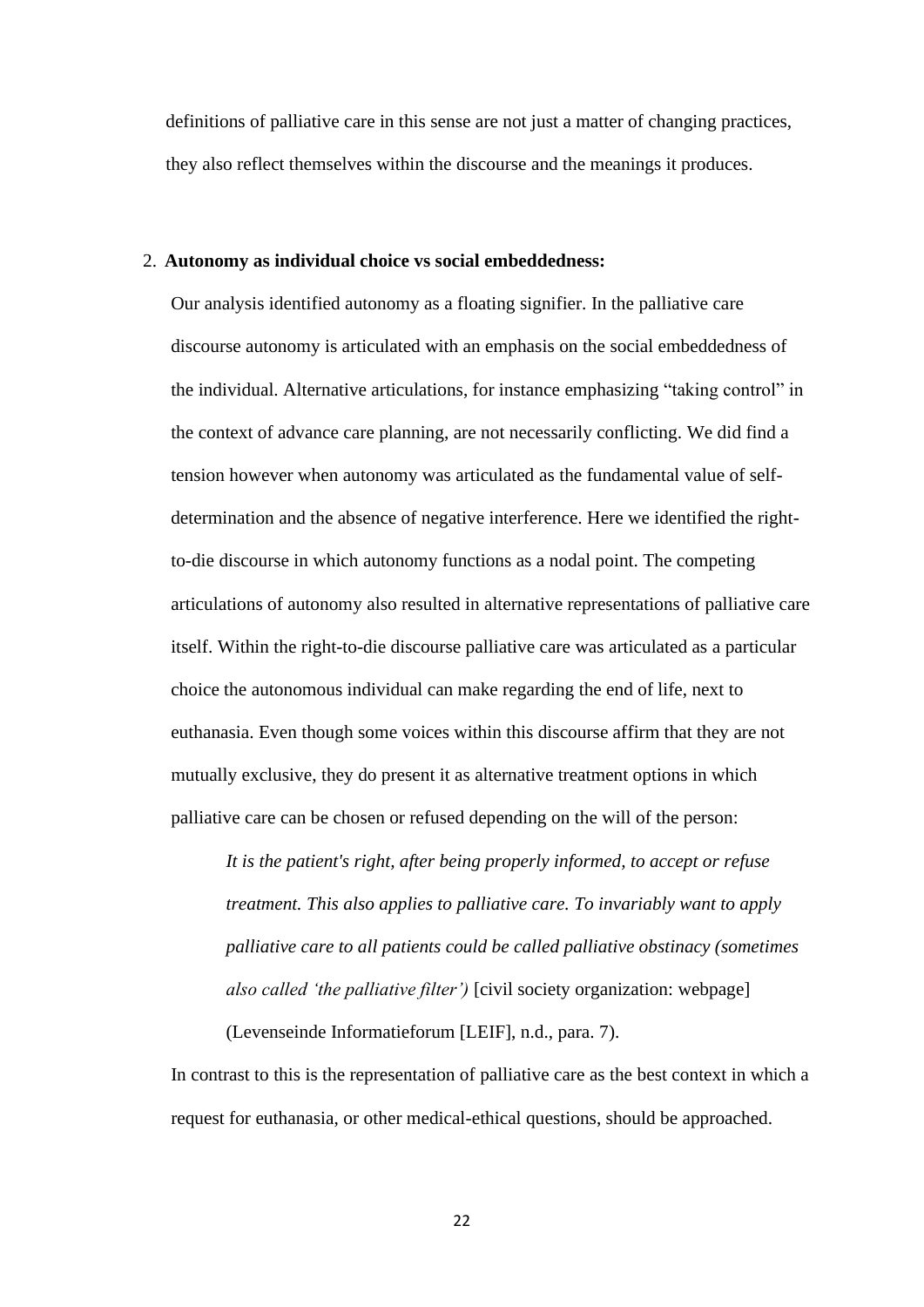Euthanasia is then not treated as an antagonism nor alternative, but as integrated within the palliative care pathway:

*Precisely out of respect for the autonomy and freedom of choice of the patient it is utterly important that patients are assisted according to the principles of palliative care. Our daily involvement with incurably ill patients and their questions has taught us that good palliative care can prevent or even eliminate not all but still the vast majority of requests for euthanasia - the false choices that are actually requests for help* [hospital: webpage]

(Algemeen Ziekenhuis Sint-Lucas Gent, 2017, para. 1).

The articulation of autonomy from its social embeddedness is a crucial part of this and what is emphasized then is acting respectfully towards the autonomy of the patient; to listen to their wishes, to interpret them and bring them into a social dialogue between the different people involved:

*Our value is 'autonomy' - our norm is 'we approach the patient preferably in his environment' - our belief is 'autonomous decisions that take into account the experience and emotions of the environment are better*' [palliative care field organization: webpage] (Netwerk Levenseinde, n.d., "Waarden, normen" section, para. 2).

These articulations also direct at 'care dependency' situations such as severe dementia in which autonomy cannot be easily connected to the independence of others and selfdetermination of the rational and expressive individual.

### 3. **The ideological articulation of a natural death:**

In contrast to the key role a 'natural death' played within the 'original' hospice movement discourse, it only played a minor role within the analyzed texts. Medically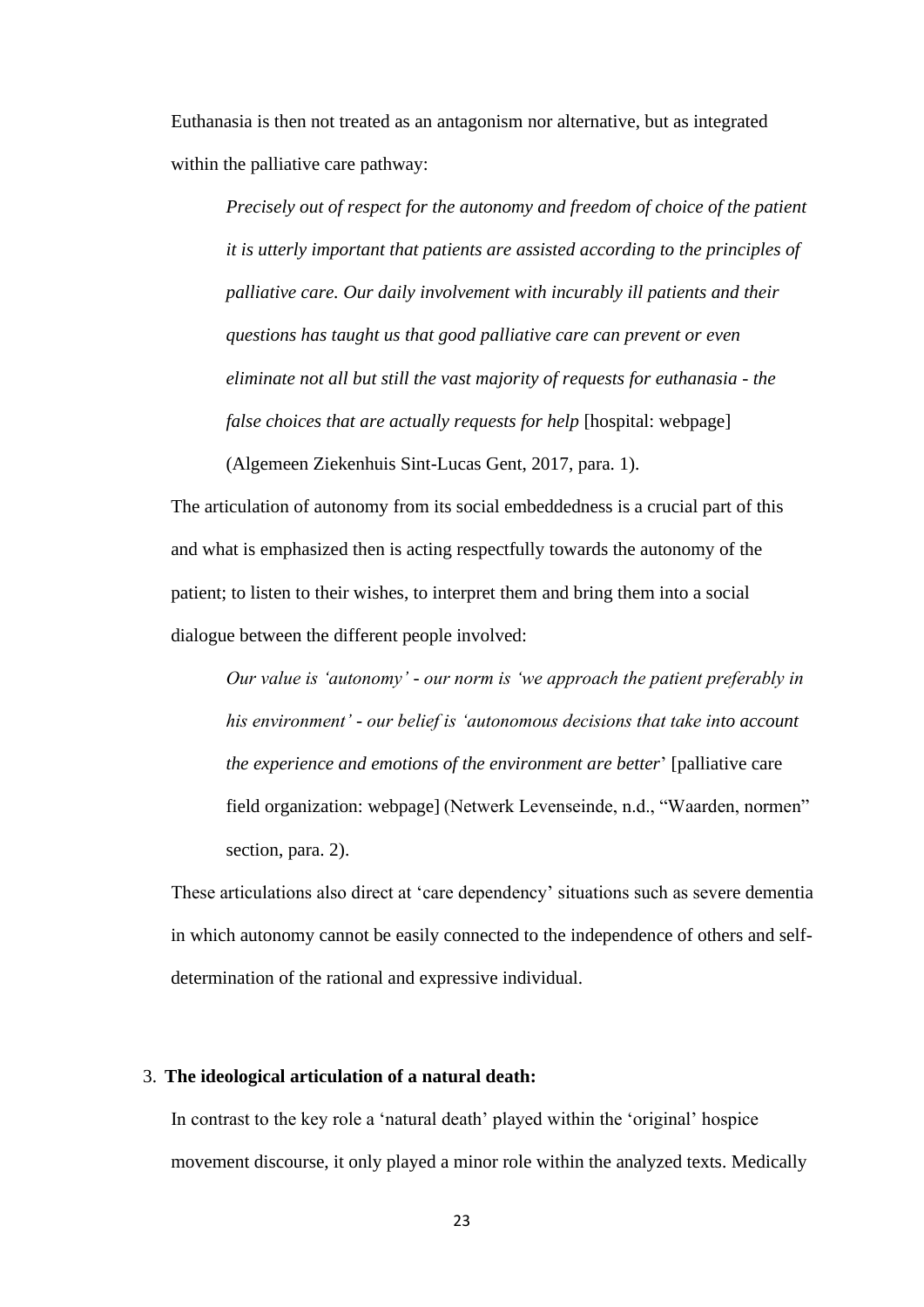assisted dying, end-of-life decision making, advance care planning and as such, the biomedical-ethical context were prominent in the way the event of death and the process of dying were approached. This also resonated in the way "the palliative patient" was at times represented as "the informed care recipient" making choices. Additionally, in many organizations euthanasia was described as an option within palliative care. However, references to a 'natural death' were not completely absent either. The phrases *'affirms life and regards dying as a normal process'* and '*intends neither to hasten or postpone death'* were occasionally found, often when a literal translation of the WHO definition was given without specifying it or without connecting it to a stance in regards to certain end-of-life decisions. A 'natural death' was also present in the way palliative sedation was described as a normal practice within palliative care (with the goal of reducing suffering through lowering consciousness and the event of death being a natural consequence of the illness and not of the sedation). Furthermore, 'a natural death' at times was mentioned in reaction to the perceived 'preference' within society for a timed death through euthanasia and the desire to plan and control the end of life:

*How to deal with the social representation of dying that is increasingly colored ('framed') by the induced and efficient-sudden death with euthanasia, to that of the 'new dying': well-arranged, clearly timed, not long-lasting and not unexpected. Referring to alleged inhumanity, it is increasingly urged - by the environment, not so much by the patient - to accelerate a natural dying process. It is increasingly important to indicate that people in their final stage of life are not simply 'a burden', but 'may be there', and that natural dying ('slow dying') is not by definition a source of suffering and unworthiness, but in its own way also offers opportunities to experience life 'to the end' and to*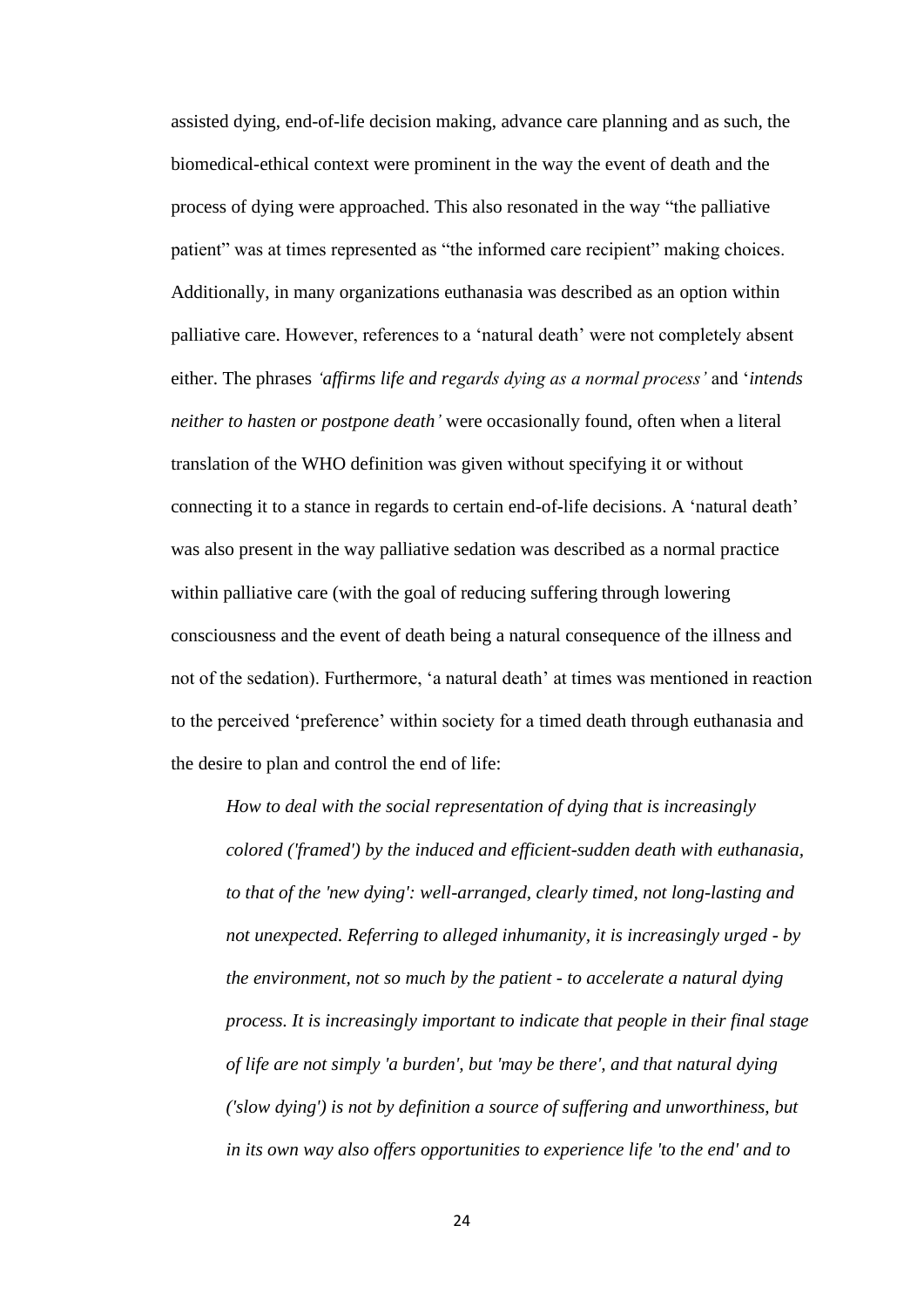*say goodbye, on the rhythm of those involved and with mutual support* [palliative care field organization: vision statement] (Huysmans & Vanden Berghe, 2014, p. 38).

In this we could see how, even though a 'natural death' was not dominantly framed as an ideal to be pursued, it was not completely abandoned either.

# **4. Discussion**

Our analysis of online information about palliative care available to the general public revealed on the one hand, a consistent presence of a number of key signifiers indicating a certain level of congruence between the given definitions and descriptions of palliative care. On the other hand, this was seriously limited by the discrepancies found between them (e.g. its framing as terminal care or not), thereby adding to the lack of clarity. Through a critical discourse-theoretical lens, a dominant discourse representing palliative care 'as a culture' was identified, with the concepts of total care, compassion and openness as its nodal points. At the same time three discursive tensions -i.e. struggle between meanings- could be observed: 1) the centrality of death and dying vs its removal in defining palliative care, 2) conflicting articulations of autonomy and 3) the debated role of a natural death.

# **Strengths and limitations**

Empirical strengths of this study lie in the heterogeneity of our research sample and the integration of a descriptive and a discourse-theoretical level of analysis. Rather than focusing solely on palliative care field organizations, we turned our gaze to a diverse set of organizations directly or indirectly involved in palliative care practice, advocacy or policy. This allowed us to not only grasp a broad range of variations within the online information, but also to get a better grip on the discursive points of instability.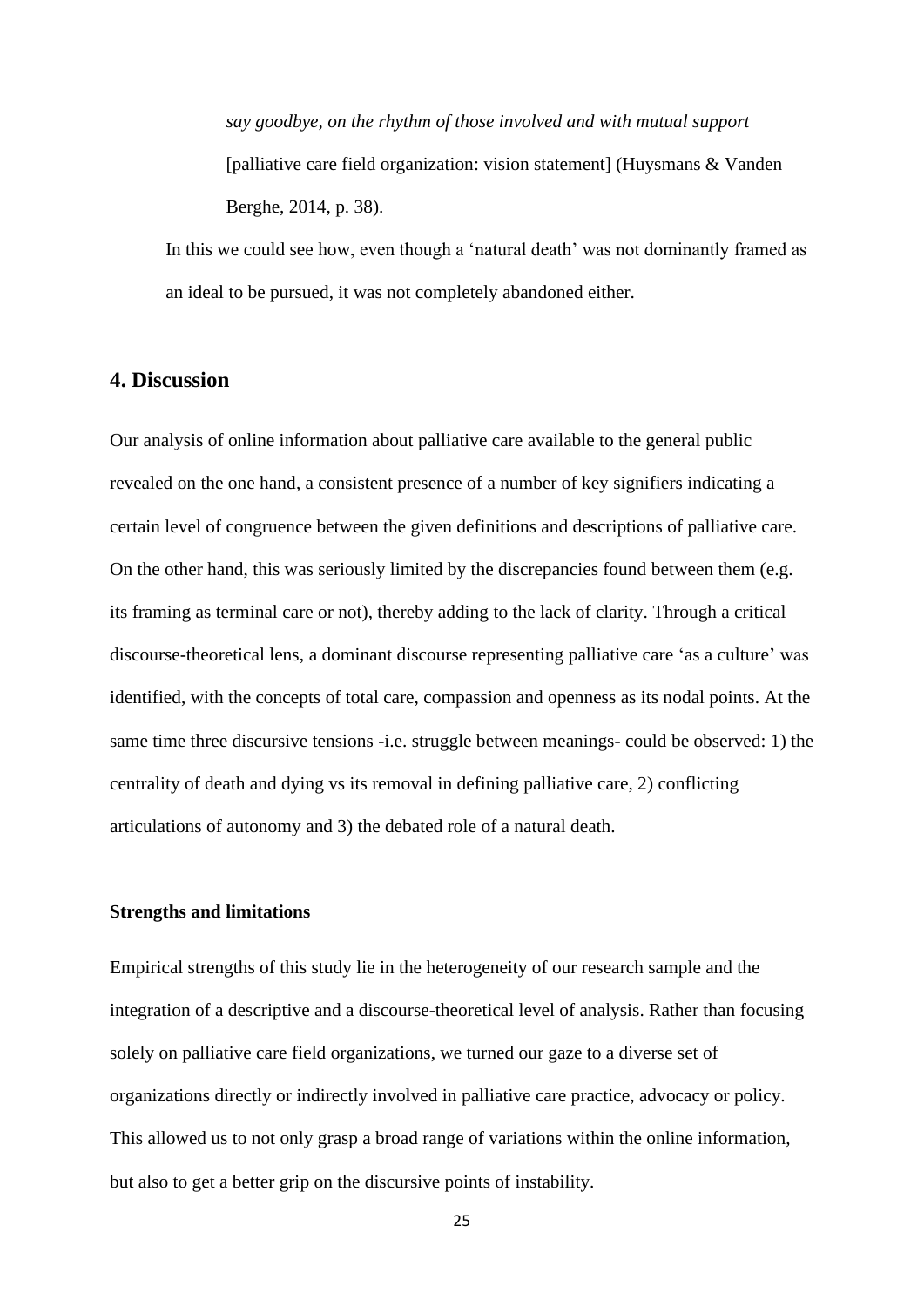A limitation of this study was that the data analysis was mostly done by one researcher (Marjolein Matthys). However, transparency, systematic collaboration with other researchers (including recurrent meetings to discuss interpretations) and reflexivity were active strategies during all stages of the research to safeguard the quality and scientific rigor of the study.

#### **What this study adds**

While our study focused on information in a specific spatiotemporal context (Flanders, Belgium and sources consulted in 2019-2020), we believe we can make a strong case for theoretical generalizability of our findings to other contexts. The palliative care discourse in Flanders is, as in many jurisdictions, closely entangled with the global 'hospice and palliative care discourse' that has its origins within the UK hospice movement and has now grown and been institutionalized on an international scale. Cicely Saunders was for instance frequently cited, reference was made to the hospice movement when describing the history of palliative care in Flanders and a translation of the WHO palliative care definition was often given. In that sense, the definitional variations and the underlying discursive tensions identified in this study, may be found in many other countries, albeit with their own local particularities. One local particularity in the case of Belgium is the relationship between palliative care and euthanasia. Since 2002 euthanasia has been legalized, together with a law on patient rights and a law to assure generalized access to palliative care (Bernheim & Raus, 2017, p. 490). From in the beginning palliative care played an important role in the debate leading up to the legalization of euthanasia (Gysels et al., 2012, p. 5) and in the Belgian context they are said to have developed side by side (Bernheim et al., 2008). Our results showed how end-of-life decision making in general was brought as an important element of palliative care and in many texts euthanasia specifically was presented as an option within palliative care. However the online information also showed that there are different discourses involved in this and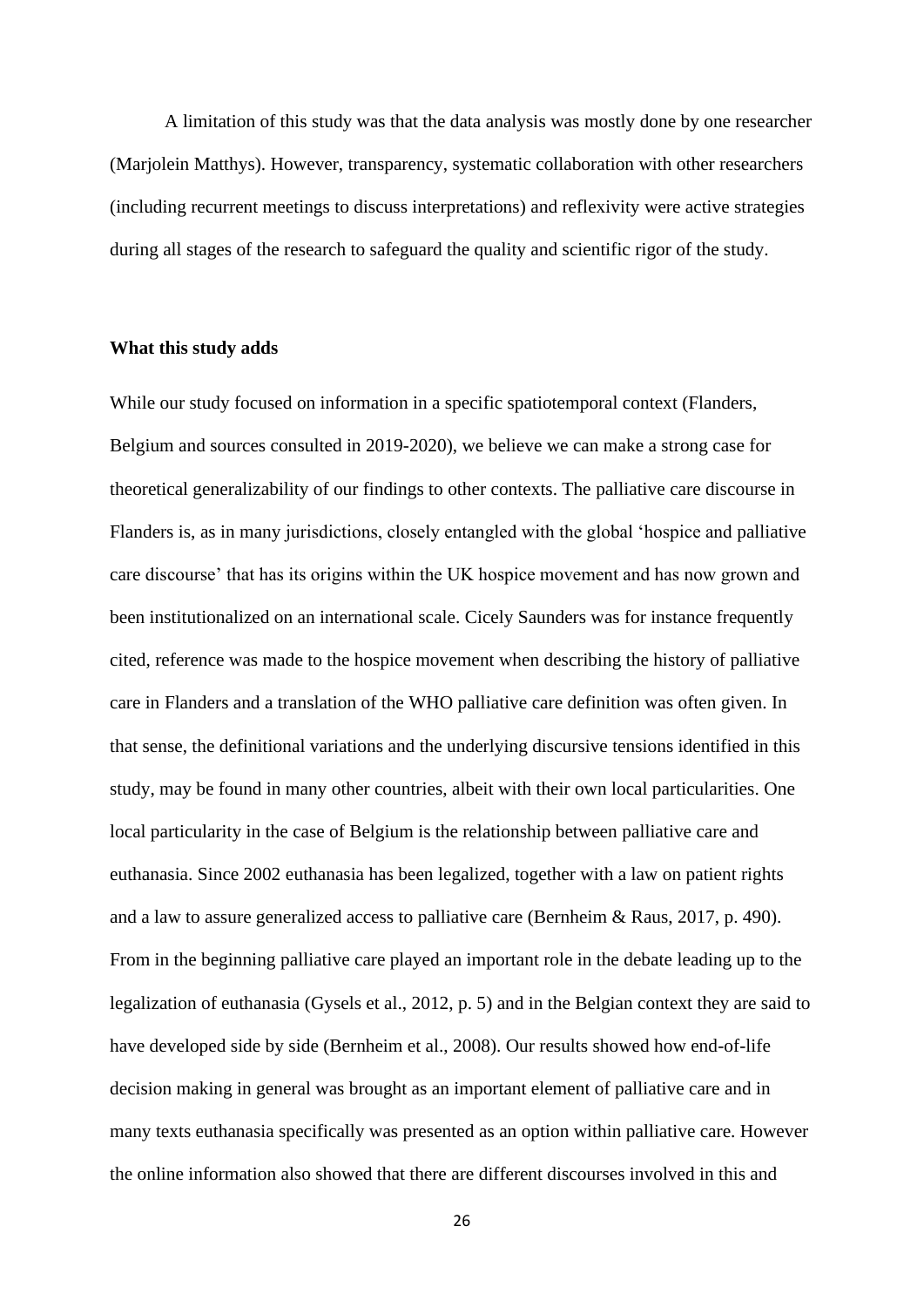even though the internal differences between the palliative care discourse and the right-to-die discourse are not always as visible, at some points a conflictual load does becomes overt, nuancing the narrative of a perfect synergy between them.

In light of the described discrepancies and discursive tensions, the online information could definitely be a potential source of confusion for the public and at some points might even contribute to the stigma surrounding palliative care (for instance through the -at times unintended- association of palliative care with care at the very end of life or through the representation of "the palliative patient" in a passive position). As others have pointed out, the information then runs the risk of being an obstacle (rather than an aid) to the equitable and timely access and use of palliative care. An earlier study evaluating USA-based informational webpages on palliative care, for example, found that the majority of information pages are failing to adequately educate the general public and that efforts to improve the quality of the information are essential to stimulate palliative care uptake (Kozlov & Carpenter, 2015, p. 5). The relevance of this becomes even more clear if we take into consideration the projected increase of palliative care needs within the population (Etkind et al., 2017) and the shifts that occur within this widening population. For instance, under influence of novel therapeutic options the courses of numerous cancer trajectories have altered, leading to palliative care needs at different - earlier - stages of the illness in conjunction with oncological care (Ambroggi et al., 2018; Bruera & Hui, 2010). Adequate information on palliative care directed at a wide and diverse audience then plays an important role to stimulate timely access to palliative care for these shifting patient populations.

Our analysis of representations of palliative care in available public information was set up to identify underlying discourses and discursive tensions, but was also intended to provide insights to improve information to the public so that clarity can be enhanced and positive attitudes towards palliative care stimulated. One way through which clarity could be enhanced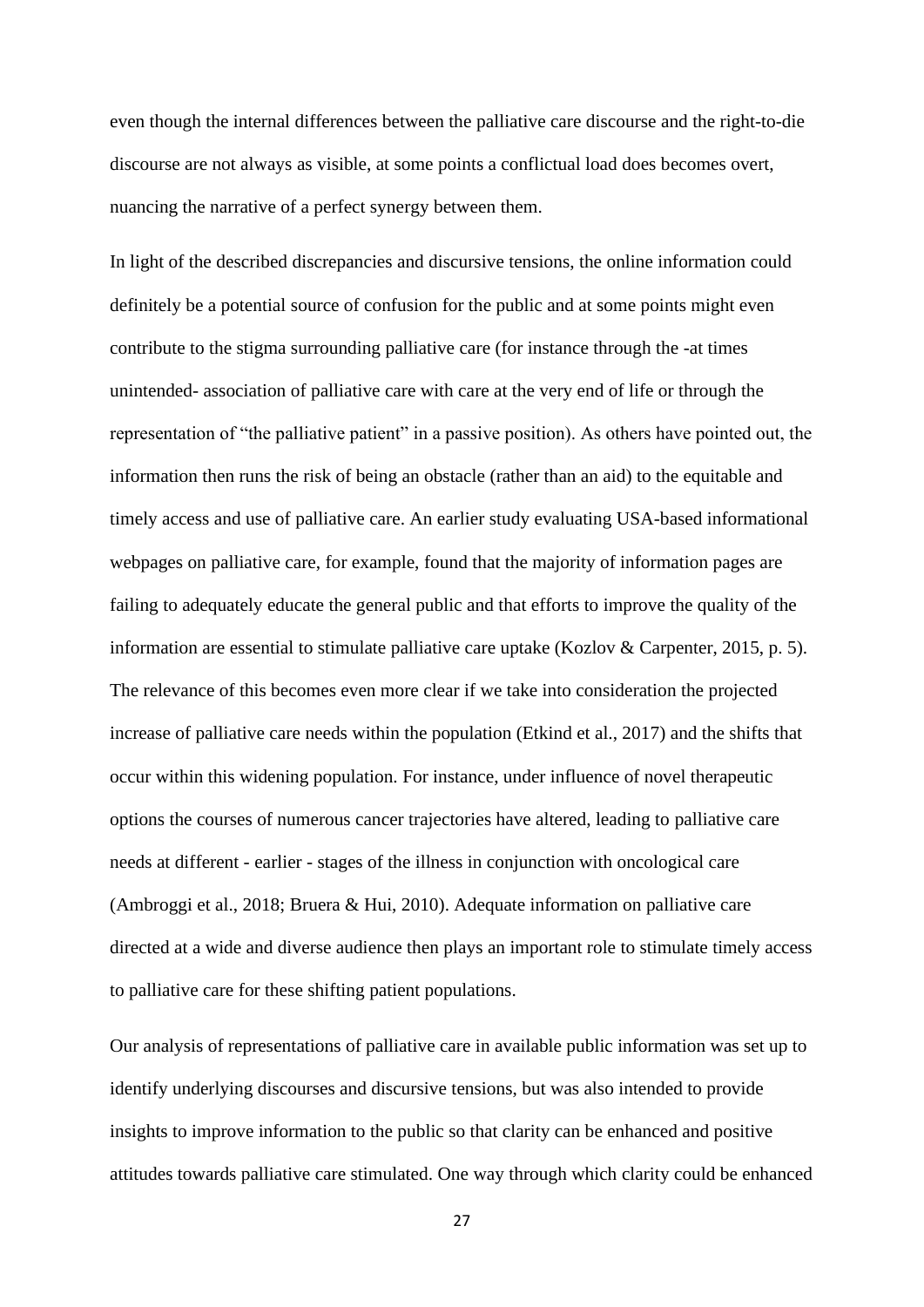is by offering concrete descriptions and avoiding vague or ambiguous statements. Particularly the wide use of constructs such as 'the last phase of life' or 'the end of life' is problematic, not because of the terms themselves but because of the apparent assumption that there is a clear and transparent meaning attached to them. Results of a recent survey of clinicians and members of the public show that the perceived length of the time frame connected to 'the end of life' is susceptible to large differences with almost half of the respondents visualizing it as the last hours or days before death (Cardona et al., 2019, p. 82). In this light, describing palliative care in relation to the last phase of life and simultaneously stating it is more than terminal care only adds to the confusion. We would argue that in terms of clarity, it is above all important that a link is made between the different 'storylines' of palliative care that circulate within the wide range of information available. The fact that palliative care is still presented as terminal care within the communication channels of some organizations makes it highly likely that people will also be confronted with this interpretation of palliative care in the way it is practiced. Clarity then could be improved if it is explained how palliative care evolved in a rather short amount of time from being directed solely at terminal care to a much wider approach of care and how this evolution has influenced palliative care practice and policy within particular local contexts.

Additionally, the existence of a central information point or expertise center carrying some level of knowledge authority on palliative care could help to give direction to organizations searching for ways to inform the public on palliative care. This however explicitly without neglecting the diversity of discourses; striving for one uniform message is neither possible nor desirable.

Another consideration has to do with the focus on 'quality of life' while eliminating a focus on 'a good death'. To break the association of palliative care with terminal care (as a synonym), notions such as 'saying farewell' and 'a dignified death' were sometimes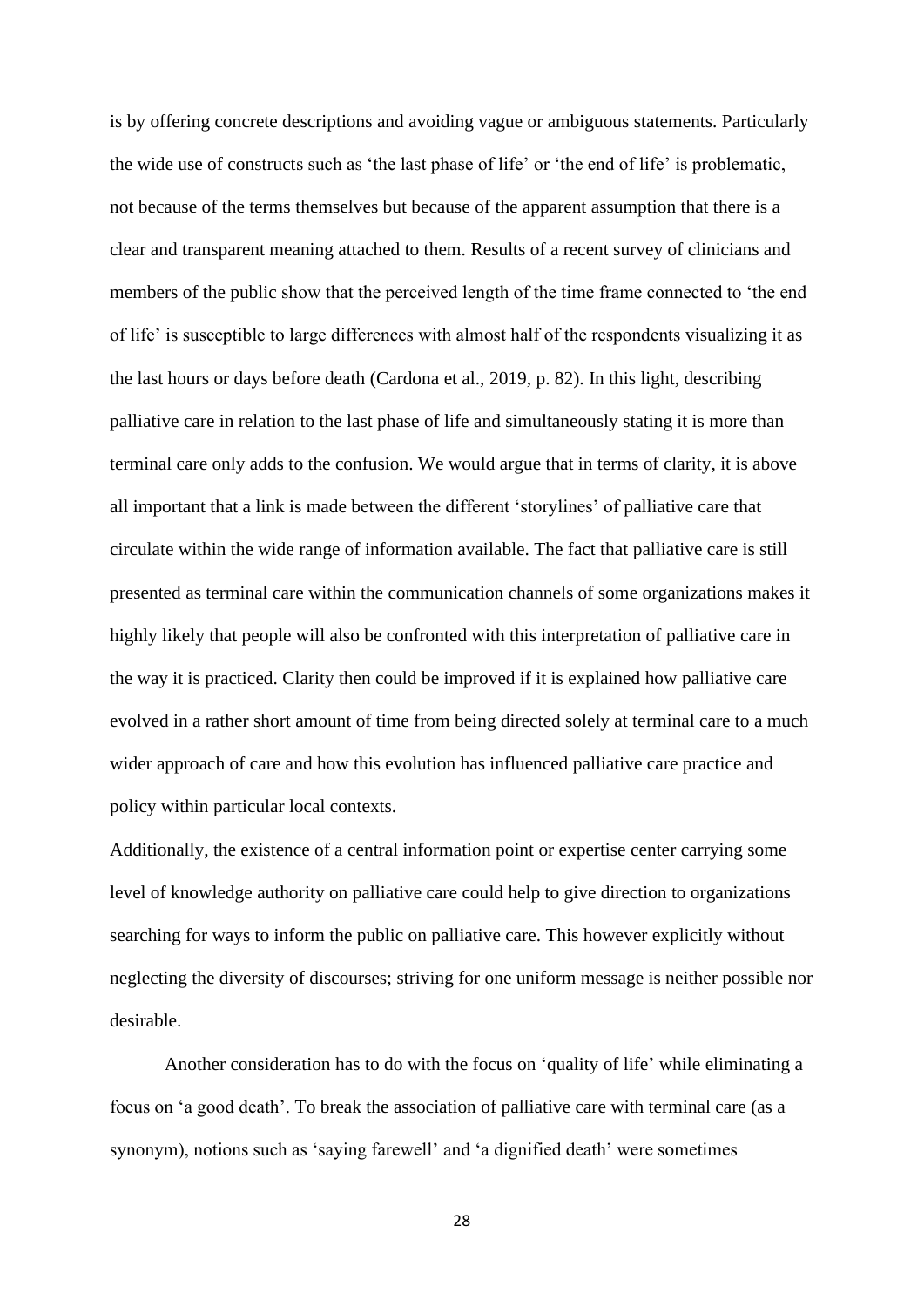abandoned in favor for a focus on living well despite having an incurable disease. This finding is consistent with that of Pastrana et al. (2008) who stated that *"whereas the option of palliative care to patients more advanced in the disease trajectory is a great gain, the focus on death and dying should not be lost altogether with this development*". This in itself could be interpreted as a form of death-denial, a quality that within the palliative care discourse was often subscribed to society at large, regardless of the extensive sociological critique that the concepts of death denial and the taboo of death have gotten (Kellehear, 1984; Tradii & Robert, 2017; Zimmermann & Rodin, 2004).

Connected to this, death itself is then mainly talked about in relation to end-of-life decision making and advanced care planning, strongly influenced by bioethical discourses of patient choice and informed consent. Here different articulations of autonomy are at play and our analysis showed how at some points this can result in a conflict of meaning. Even though the conflict itself is not per definition problematic, there should be a sensitivity to these different articulations of autonomy and the existence of competing discourses surrounding this. Explicit statements that autonomous decisions are to take the social environment into consideration carry the risk of unintentionally polarizing the debate while creating the idea that palliative care neglects the self-determination of individuals. This could then potentially alienate people who strongly identify with discourses such as the right-to-die discourse, definitely in light of the 'weight' these discourses have within the public realm. Previous discourse-theoretical research for instance showed that articulations from within the right-todie discourse were privileged in analyzed news articles to the disadvantage of the palliative care discourse (Van Brussel & Carpentier, 2012).

Another consideration that emerges from our findings is that, while composing these texts to inform the public about palliative care, one should guard to not limit the agency and diversity of the audiences of the texts. The palliative care discourse for instance stays silent on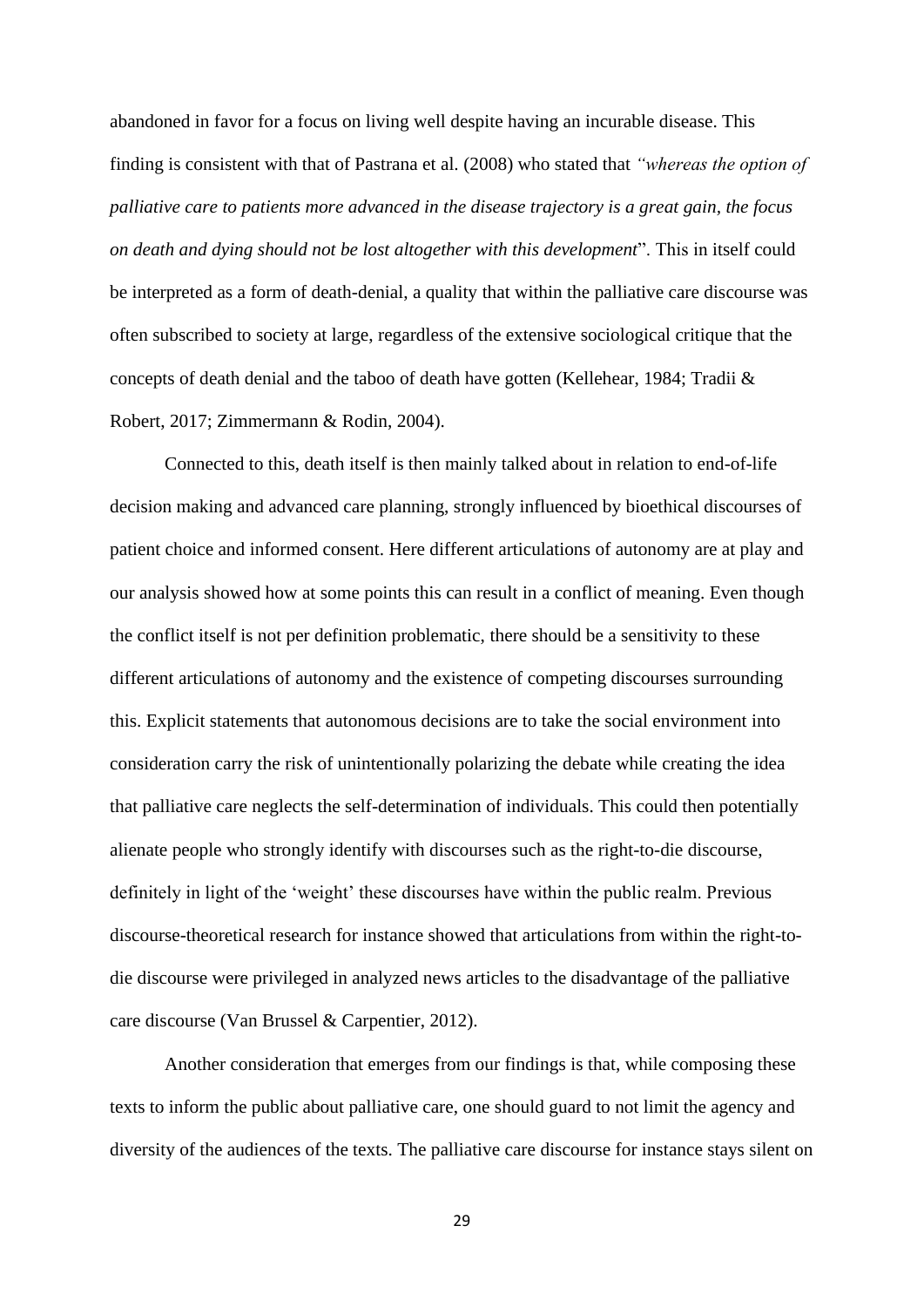people who do not have a social network and it is hard to imagine how people who are alone could feel addressed by a discourse that has such a heavy emphasis on social relationships through which illness, care and quality of life are defined. It can further be argued that the way the "palliative patient" was discursively positioned as being in the last stage of life and on the negative side of the dualism curable/incurable, limits alternative possibilities with which the person can identify with; as someone who is not per definition robbed of a future, can still go through several life stages and enjoy life. Additionally, most patients confronted with the end of life feel a pressing need for recognition as a person, and not as a patient (Drillaud et al., 2020). The widely used term "palliative patient" as such might not be as innocent and replacing it by "a person with palliative care needs" could be a valuable suggestion. Thus, without having the need to romanticize how it is to be confronted with an incurable disease and the end-of-life, texts like these should nonetheless denote the wide range of possibilities in the way that having an incurable illness is experienced and given meaning to. Failing to do this can unintentionally contribute to the stigmatization of palliative care which has been shown to be detrimental to its utilization (Shen & Wellman, 2020). Research can as well play an important role in this, for instance by shedding light on the multiple subjectivities that get generated in the course of serious advanced illness as did Mohammed et al. (2016) who focused on persons with advanced cancer seeking life extension through bio-medical treatments, or, by exploring participant's experiences of palliative care in relation to their understandings of illness and the end of life and the way experiences of self are involved, as did MacArtney et al. (2015).

An important recommendation for further research is the investigation of the audience reception of the online information; how are these texts evaluated and how are the discourses embedded within them recognized, drawn upon, reproduced, negotiated and/or resisted by members of the general population?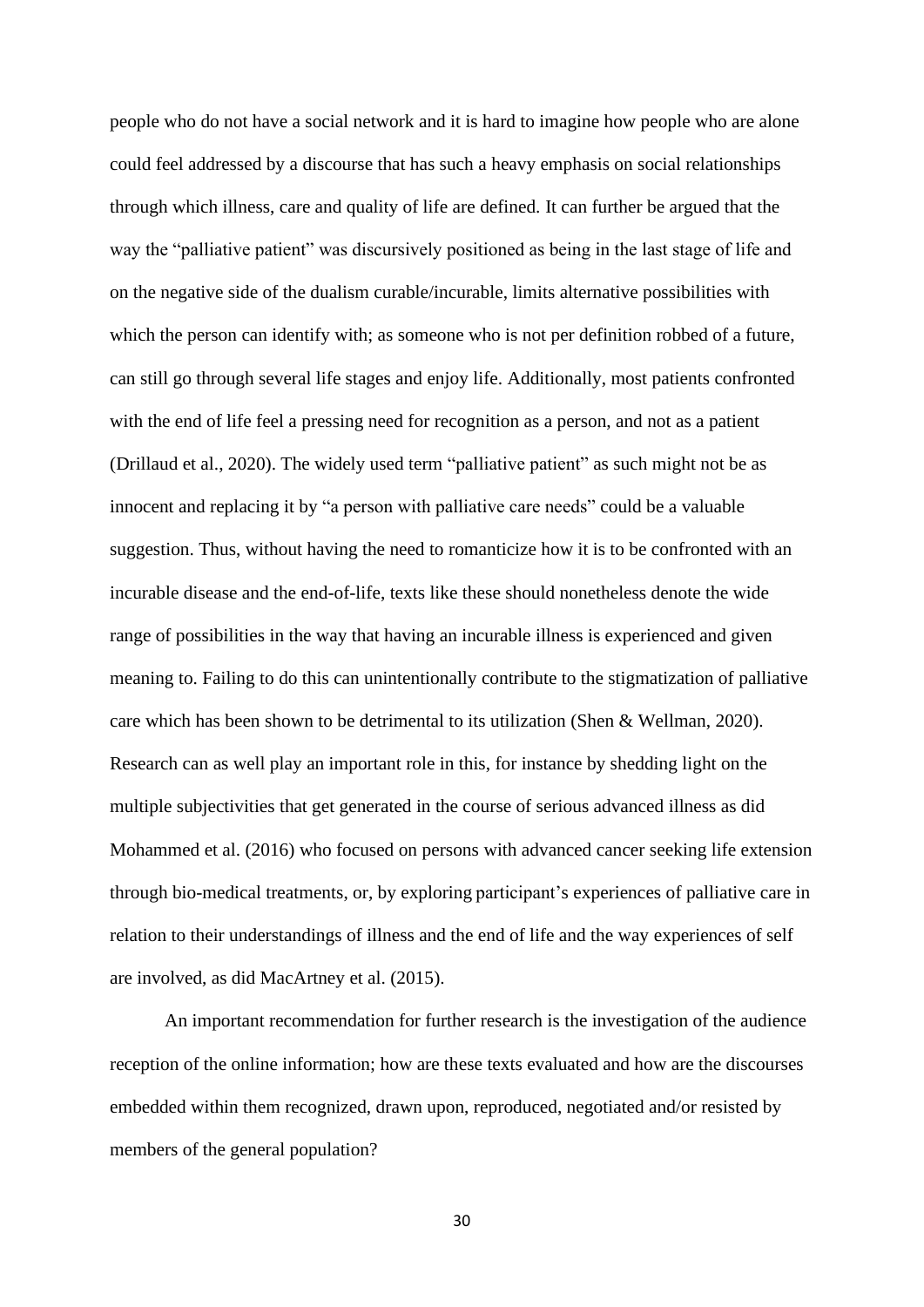## **Conclusion**

This study showed that if we want to employ the information as a vehicle to battle the lack of clarity and stigmatization of palliative care, more is needed than offering a particular consistent definition, we also need to think about the way we want to address people through these wider systems-of-meaning. In any case, the public has to be involved as a partner in this since the way they receive information is not a matter of passive consumption but in itself an active and dynamic process of meaning attribution.

**Acknowledgment**: This study is part of the project 'CAPACITY: Flanders Project to Develop Capacity in Palliative Care Across Society', a collaboration between the Vrije Universiteit Brussel, Ghent University, and the Catholic University Leuven, Belgium.

**Declaration of conflicting interests:** The authors declare that there is no conflict of interest.

**Funding:** The authors disclosed receipt of the following financial support for the research, authorship, and/or publication of this article: this study is supported by a grant from the Research Foundation – Flanders [file number S002219N].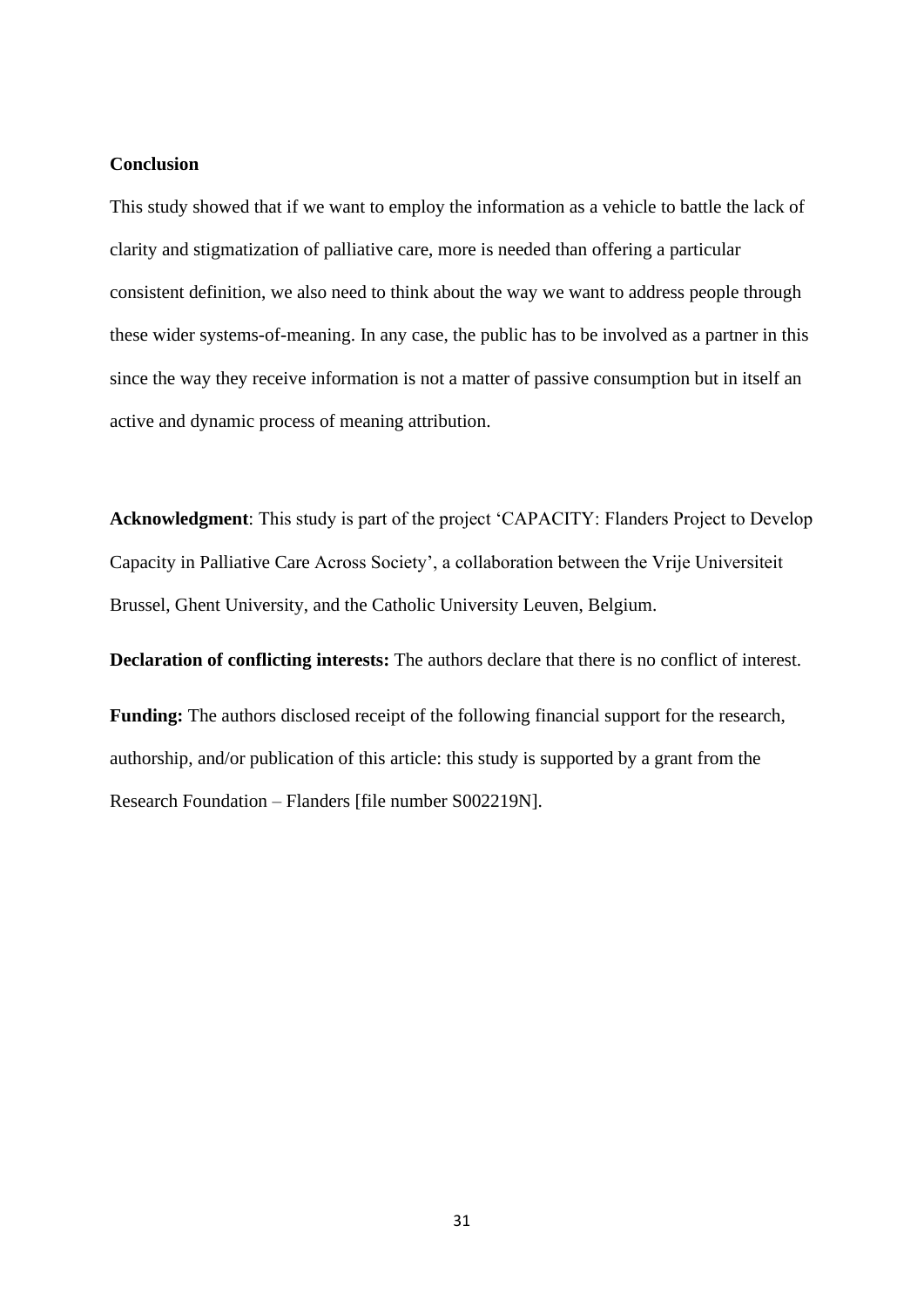#### **REFERENCES**

- Algemeen Ziekenhuis Sint-Lucas Gent. (2017, September 4). *Een zorgzaam euthanasiebeleid* [A caring euthanasia policy]. Retrieved January 22, 2020, from https://www.azstlucas.be/euthanasie
- Algemeen Ziekenhuis Sint-Lucas Gent. (2018, July). *Palliatieve zorg* [Palliative Care]. Retrieved January 22, 2020, from https://www.azstlucas.be/specialismen/palliatieve-zorg
- Ambroggi, M., Biasini, C., Toscani, I., Orlandi, E., Berte, R., Mazzari, M., & Cavanna, L. (2018). Can early palliative care with anticancer treatment improve overall survival and patient-related outcomes in advanced lung cancer patients? A review of the literature. *Supportive care in cancer: official journal of the Multinational Association of Supportive Care in Cancer*, 26(9), 2945–2953. https://doi.org/10.1007/s00520-018-4184-3
- Benini, F., Fabris, M., Pace, D.S., Vernò, V., Negro, V., De Conno, F., Orzalesi, M.M. (2011). Awareness, understanding and attitudes of Italians regarding palliative care. *Annali Dell'Istituto Superiore Di Sanita* 47(3), 253–259. https://doi.org/10.4415/ANN\_11\_03\_03
- Bernheim, J. L., Deschepper, R., Distelmans, W., Mullie, A., Bilsen, J., & Deliens, L. (2008). Development of palliative care and legalisation of euthanasia: antagonism or synergy?. *BMJ*  (Clinical research ed.), 336(7649), 864–867. https://doi.org/10.1136/bmj.39497.397257.AD
- Bernheim, J. L., & Raus, K. (2017). Euthanasia embedded in palliative care. Responses to essentialistic criticisms of the Belgian model of integral end-of-life care. *Journal of medical ethics*, 43(8), 489–494. https://doi.org/10.1136/medethics-2016-103511
- Bruera, E., & Hui, D. (2010). Integrating supportive and palliative care in the trajectory of cancer: establishing goals and models of care. *Journal of clinical oncology: official journal of the American Society of Clinical Oncology*, 28(25), 4013–4017. https://doi.org/10.1200/JCO.2010.29.5618
- Bryman, A. (2016). *Social research methods* (5<sup>th</sup> ed.). Oxford University Press.
- Cardona, M., Lewis, E., Shanmugam, S., Nicholson, M., Williamson, M., Hanly, L., Hillman, K. (2019). Dissonance on perceptions of end-of-life needs between health-care providers and members of the public: Quantitative cross-sectional surveys. *Australasian Journal on Ageing*, *38*(3), e75–e84. https://doi.org/10.1111/ajag.12630
- Carios. (n.d.). *Palliatieve begeleiding* [Palliative support]. Retrieved December 11, 2019, from http://www.carios.be/nl/gespecialiseerde-thuisverpleging/palliatieve-begeleiding/7/
- Carpentier, N. (2010). Deploying Discourse Theory. An introduction to Discourse Theory and Discourse Theoretical Analysis. In N. Carpentier, I. T. Trivundza, P. Pruulmann-Vengerfeldt, E. Sundin, T. Olsson, R. Kilborn, H. Nieminen, B. Cammaerts (Eds.), *Media and Communication Studies Intersections and Interventions. The intellectual work of ECREA's 2010 European media and communication doctoral summer school* (pp. 251-265). Tartu University Press.
- Champlin, S., Mackert, M., Glowacki, E. M., & Donovan, E. E. (2017). Toward a better understanding of patient health literacy: a focus on the skills patients need to find health information. *Qualitative Health Research*, 27(8), 1160–1176. https://doi.org/10.1177/1049732316646355
- Cheng, B.T., & Hauser, J.M. (2019). Adult palliative care in the USA: Information-seeking behaviour patterns. *BMJ Supportive and Palliative Care*, 1–5. https://doi.org/10.1136/bmjspcare-2019- 001928
- Claudio, C.H., Dizon, Z.B., October, T.W. (2018). Evaluating palliative care resources available to the public using the internet and social media. *American Journal of Hospice and Palliative Medicine*, *35*(9), 1174–1180. https://doi.org/10.1177/1049909118763800
- Coda. (n.d.). *Uw verzorging is onze zorg* [Your care is our concern]. Retrieved February 12, 2020,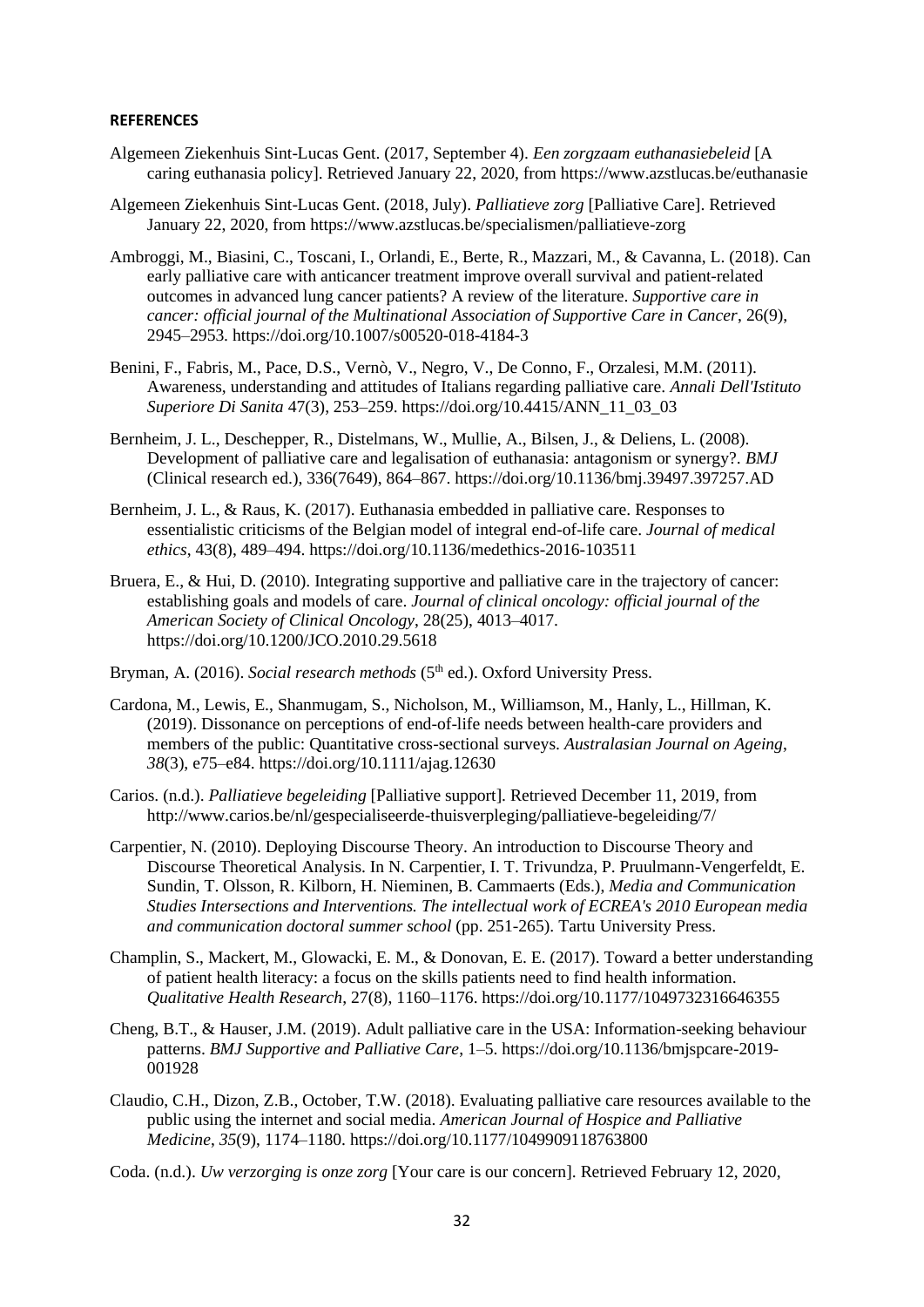from http://www.coda.care/about/

- Cohen, J., Smets, T., Pardon, K., Deliens, L. 2014. *Palliatieve zorg, meer dan stervensbegeleiding : nood aan integratie en verbreding.* Uitgeverij Lannoo nv.
- Collins, A., McLachlan, S.A., Philip, J. (2017). Initial perceptions of palliative care: An exploratory qualitative study of patients with advanced cancer and their family caregivers. *Palliative Medicine*, *31*(9), 825–832. https://doi.org/10.1177/0269216317696420
- Corbin, J., & Strauss, A. (2008). *Basics of qualitative research: Techniques and procedures for developing grounded theory* (3rd ed.). Sage Publications.
- Cotten, S. R., & Gupta, S. S. (2004). Characteristics of online and offline health information seekers and factors that discriminate between them. *Social Science and Medicine*, *59*(9), 1795–1806. https://doi.org/10.1016/j.socscimed.2004.02.020
- Davies, B. (1991). The concept of agency: a feminist poststructuralist analysis. *Social Analysis: The International Journal of Social and Cultural Practice*, 30, 42-53.
- Dienst Welzijn en Gezondheid Provinciebestuur Antwerpen, & Netwerken Palliatieve Zorg Antwerpen. (2013). *Niet alleen: als je niet meer kunt genezen* [Not alone: when you can't get better] [Brochure]. Drukkerij A. Beullens. http://www.palliatief-netwerk-mechelen.be/files/nietalleen-binnenwerk-definitief-24-7.pdf
- Drillaud, F., Saussac, C., Keusch, F., Lafaye, D., Bely, H., Averous, V., Frasca, M., Baudry, P., Burucoa, B. (2020). The existential dimension of palliative care: the mirror effect of death on life. *Omega (United States).* https://doi.org/10.1177/0030222820952187
- Dunn, K., & Neumann, I. (2016). *Undertaking discourse analysis for social research*. University of Michigan Press.
- Etkind, S. N., Bone, A. E., Gomes, B., Lovell, N., Evans, C. J., Higginson, I. J., & Murtagh, F. (2017). How many people will need palliative care in 2040? Past trends, future projections and implications for services. *BMC Medicine*, 15(1), 102. https://doi.org/10.1186/s12916-017-0860-2
- Federale Overheidsdienst Volksgezondheid, Veiligheid van de Voedselketen en Leefmilieu. (2016, January 1). *Structuren voor palliatieve zorg* [Structures for palliative care]. Retrieved February 5, 2020, from https://www.health.belgium.be/nl/gezondheid/zorg-voorjezelf/patiententhemas/grensoverschrijdende-gezondheidszorg/normen-tav-0
- Federatie Palliatieve Zorg Vlaanderen. (2010, November). *Balans in evenwicht: praktische tips voor familieleden van een palliatieve persoon* [Balance in equilibrium: practical tips for relatives of a palliative person]. http://files.palliatieve.org/download/222/brochure\_balans\_in\_evenwicht\_2010\_v13\_definitief.pd f
- Fédération Bruxelloise des Soins Palliatifs et Continus, Fédération Wallonne des Soins Palliatifs, Federatie Palliatieve Zorg Vlaanderen. (2020, March). *3 maart 2020: start van nationale sensibiliseringscampagne "Zorg en zoveel meer"* [March 3rd 2020: start of national sensibilisation campaign "Care and so much more"] [Press Release]. https://www.zorgenzoveelmeer.be/wordpress/wpcontent/uploads//2020/02/Persbericht\_Zorg\_en\_zoveel\_meer\_2.pdf

Foucault, M. (1972). *The archaeology of knowledge & the discourse on language*. Pantheon Books.

Gómez-Batiste, X., Martínez-Muñoz, M., Blay, C., Amblàs, J., Vila, L., Costa, X., Espaulella, J., Espinosa, J., Constante, C., & Mitchell, G. K. (2014). Prevalence and characteristics of patients with advanced chronic conditions in need of palliative care in the general population: A crosssectional study. *Palliative Medicine*, 28(4), 302–311. https://doi.org/10.1177/0269216313518266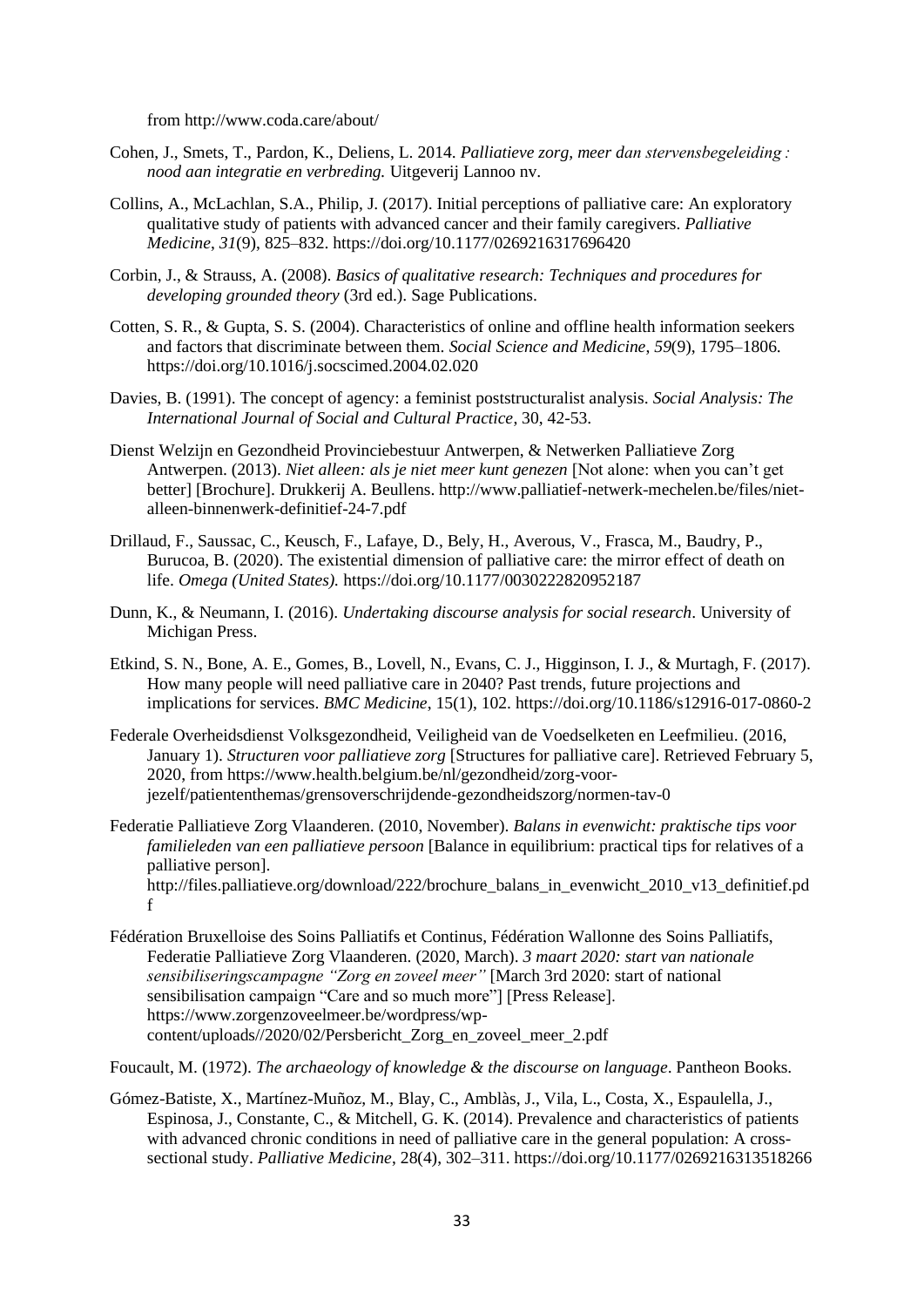- Gott, M., Seymour, J., Ingleton, C., Gardiner, C., Bellamy, G. (2012). "That's part of everybody's job": The perspectives of health care staff in England and New Zealand on the meaning and remit of palliative care. *Palliative Medicine*, 26(3), 232–241. https://doi.org/10.1177/0269216311408993
- Huisman, M., Joye, S., Biltereyst, D. (2019). Searching for health: doctor Google and the shifting dynamics of the middle-aged and older adult patient – physician relationship and interaction. *Journal of Aging and Health*, 32(9), 998-1007. https://doi.org/10.1177/0898264319873809
- Huo, J., Hong, Y.R., Grewal, R., Yadav, S., Heller, I.W., Bian, J., Wilkie, D.J. (2019). Knowledge of palliative care among American adults: 2018 Health Information National Trends Survey*. Journal of pain and symptom management*, *58*(1), 39–47.e3. https://doi.org/10.1016/j.jpainsymman.2019.03.014
- Huysmans, G., & Vanden Berghe P. (2014, February). Visienota Palliatieve Zorg 2020 [Vision statement palliative care 2020]. Federatie Palliatieve Zorg Vlaanderen.
- Jacobs, T. (2019). The dislocated universe of Laclau and Mouffe: an introduction to post-structuralist discourse theory. *Critical Review*, *30*(3–4), 294–315. https://doi.org/10.1080/08913811.2018.1565731
- Jørgensen, M., & Phillips, L. (2012). *Discourse analysis as theory and method.* Sage.
- Kellehear, A. (1984). Are we a "death-denying" society? A sociological review. *Social Science and Medicine*, *18*(9), 713–721. https://doi.org/10.1016/0277-9536(84)90094-7
- Kozlov, E., & Carpenter, B.D. (2015). "What is palliative care?": variability in content of palliative care informational web pages. *American Journal of Hospice and Palliative Medicine*, *34*(3), 241–247. https://doi.org/10.1177/1049909115615566
- Laclau, E., & Mouffe, C. (1985). *Hegemony and socialist strategy: towards a radical democratic politics.* Verso.
- Levenseinde Informatieforum. (n.d.). *Palliatieve zorg is supportieve zorg* [Palliative care is supportive care]. Retrieved June 30, 2020, from https://leif.be/vragen-antwoorden/supportieve-zorg/
- MacArtney, J. I., Broom, A., Kirby, E., Good, P., & Wootton, J. (2017). The liminal and the parallax: living and dying at the end of life. *Qualitative Health Research*, 27(5), 623–633. https://doi.org/10.1177/1049732315618938
- Mohammed, S., Peter, E., Gastaldo, D., & Howell, D. (2016). The "conflicted dying": the active search for life extension in advanced cancer through biomedical treatment. *Qualitative Health Research*, 26(4), 555–567. https://doi.org/10.1177/1049732315572772
- Morin, L., Aubry, R., Frova, L., MacLeod, R., Wilson, D. M., Loucka, M., Csikos, A., Ruiz-Ramos, M., Cardenas-Turanzas, M., Rhee, Y., Teno, J., Öhlén, J., Deliens, L., Houttekier, D., & Cohen, J. (2017). Estimating the need for palliative care at the population level: A cross-national study in 12 countries. *Palliative Medicine*, 31(6), 526–536. https://doi.org/10.1177/0269216316671280
- Netwerk Levenseinde. (n.d.). *Onze visie* [Our vision]. Retrieved March 27, 2020, from http://www.netwerklevenseinde.be/index.php/visie
- Netwerken Palliatieve Zorg Oost-Vlaanderen. (n.d.). *Beslissingen bij het levenseinde* [Decisions at the end-of-life]. Retrieved February 12, 2020, from http://www.palliatieve.org/patientfamilie/beslissingen-bij-het-levenseinde
- Netwerk Palliatieve Zorg De Mantel. (n.d.). *Wat is palliatieve zorg?* [What is palliative care?]. Retrieved January 22, 2020, from https://www.demantel.net/content/wat-is-palliatieve-zorg
- Okra vzw. (n.d.) *Denk aan later, spreek over later* [Think about later, Talk about later] [Brochure]. https://www.cm.be/media/denk-aan-later\_tcm47-13295.pdf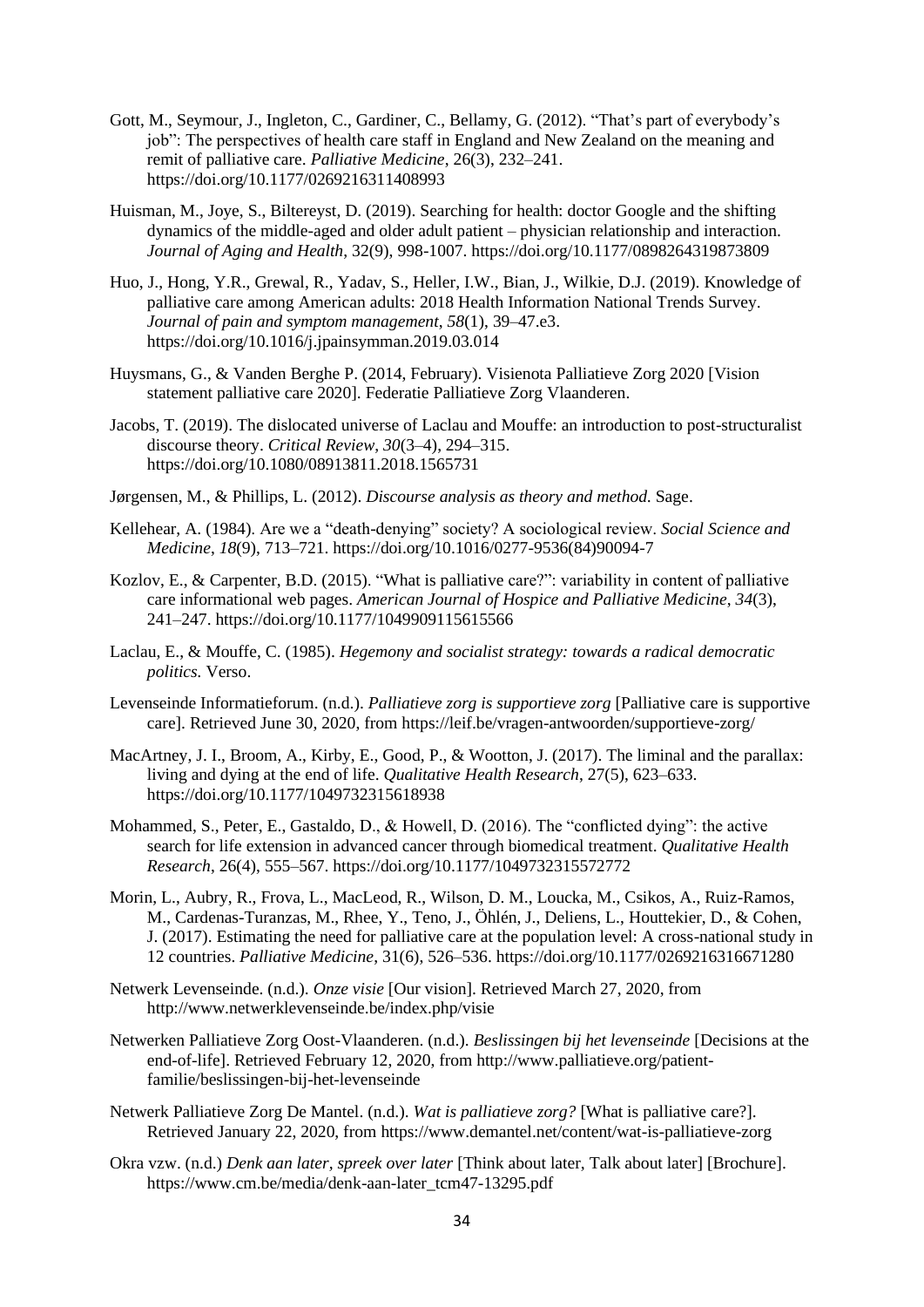- Palliatieve Hulpverlening Antwerpen. (n.d.). *Wanneer start palliatieve zorg?* [When does palliative care start?]. Retrieved March 2, 2020, from https://pha.be/site/site.asp?id=21&lv=2
- Pastrana, T., Jünger, S., Ostgathe, C., Elsner, F., Radbruch, L. (2008). A matter of definition-key elements identified in a discourse analysis of definitions of palliative care. *Palliative Medicine*, 22(3), 222–232.
- Shalev, A., Phongtankuel, V., Kozlov, E., Shen, M.J., Adelman, R.D., Reid, M.C. (2018). Awareness and misperceptions of hospice and palliative care: a population-based survey study. *American Journal of Hospice and Palliative Medicine*, *35*(3), 431–439. https://doi.org/10.1177/1049909117715215
- Shen, M. J., & Wellman, J. D. (2019). Evidence of palliative care stigma: The role of negative stereotypes in preventing willingness to use palliative care. *Palliative & Supportive Care*, 17(4), 374–380. https://doi.org/10.1017/S1478951518000834.Evidence
- Shepherd, L.J. (2008). *Gender, violence & security: discourse as practice*. Zed Books.
- Taber, J.M., Ellis, E.M., Reblin, M., Ellington, L., Ferrer, R.A. (2019). Knowledge of and beliefs about palliative care in a nationally-representative U.S. Sample. *PLoS One,* 14(8), e0219074. https://doi.org/10.1371/journal.pone.0219074
- Thuisverpleging De Lelie. (n.d.). *Een greep uit ons zorgaanbod* [A selection of our care services]. Retrieved from https://web.archive.org/web/20200811120912/https://thuisverplegingdelelie.be/ons-zorgaanbod
- Torfing, J. (1999). *New theories of discourse: Laclau, Mouffe and Žižek.* Blackwell Publishers.
- Tradii, L., & Robert, M. (2017). Do we deny death? II. Critiques of the death-denial thesis. *Mortality*  24(4), 377-388. https://doi.org/10.1080/13576275.2017.1415319
- Van Brussel, L., & Carpentier, N. (2012). The discursive construction of the good death and the dying person: a discourse-theoretical analysis of Belgian newspaper articles on medical end-of-life decision making. *Journal of Language and Politics*, 11 (4), 479–499. https://doi.org/10.1075/jlp.11.4.01van
- Van Brussel L., & Carpentier N. (2017) Closing the Book of Life: The Hospice Discourse and the Construction of the Dying Role: A Discourse-Theoretical Analysis. In: Parvaresh V., Capone A. (eds) *The Pragmeme of Accommodation: The Case of Interaction around the Event of Death.* Perspectives in Pragmatics, Philosophy & Psychology, (vol 13, pp. 375-401). Springer, Cham. https://doi.org/10.1007/978-3-319-55759-5\_19
- Vater, L.B., Rebesco, G., Schenker, Y., Torke, A.M., Gramelspacher, G. (2018). Palliative care content on cancer center websites. *Supportive Care in Cancer*, *26*(3), 1005–1011. https://doi.org/10.1007/s00520-017-3922-2
- Westerlund, C., Tishelman, C., Benkel, I., Fürst, C.J., Molander, U., Rasmussen, B.H., Sauter, S., Lindqvist, O. (2018). Public awareness of palliative care in Sweden. *Scandinavian Journal of Public Health*, *46*(4), 478–487. https://doi.org/10.1177/1403494817751329
- Ziekenhuis Oost-Limburg campus Maas en Kempen. (n.d.). *Vroegtijdige zorgplanning, een benadering van het levenseinde* [Advance care planning, an approach to the end-of-life]. Retrieved April 3, 2020, from https://www.zmk.be/index/deelsites/etisch\_comite/vroegtijdige\_zorgplanning.html
- Zimmermann, C., & Rodin, G. (2004). The denial of death thesis: Sociological critique and implications for palliative care. *Palliative Medicine*, *18*(2), 121–128. https://doi.org/10.1191/0269216304pm858oa

Zimmermann, C., Swami, N., Krzyzanowska, M., Leighl, N., Rydall, A., Rodin, G., Tannock, I.,